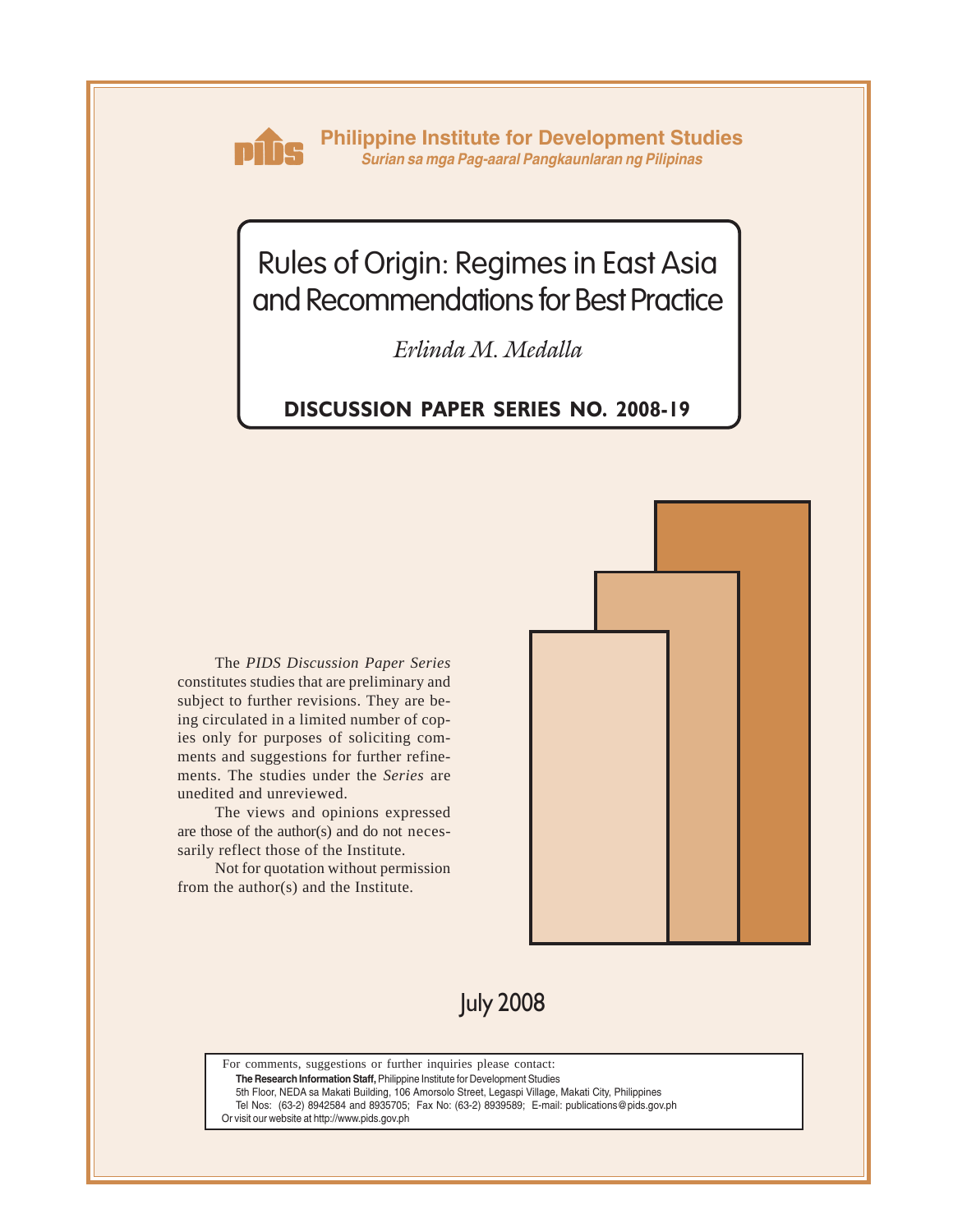# **Rules of Origin: Regimes in East Asia and Recommendations for Best Practice**

*Erlinda M. Medalla*

## **Abstract**

With globalization and advances in information and communication technology (ICT) leading to growing international production sharing, amidst the increasing trend in preferential trading arrangements (PTAs), rules of origin (ROO) has been beset with difficult recurring issues. First and foremost is the cost of ROO administration. Second, ROO as part of PTAs could generate new barriers to trade, thus taking with one hand what the other hand has given. In turn, this gives rise to another key concern: its potential use as a protectionist tool.

To achieve the East Asian vision of a community, any RTA it would endeavor to establish should set a rational, enabling regime of ROO that would facilitate even as it attempts to prevent trade deflection, with enough safeguards for inclusive development both within and across countries in the region. There is a consensus that the movement should be towards more simple and unrestrictive ROO.

In sum,

- o Consolidation of the multiple membership agreements in the region around more liberal ROO should be the general guideline to achieve the vision of an East Asian community.
- o Currently, majority of East Asia RTAs combine the three main ROO approaches: (1) the regional value added criterion- RVA, (2) the change in tariff classification- CTC and (3) specified processes (SP). Liberalizing features such as *de minimis* are in cases used, often in a product specific approach. Reliance on government certification is the general rule.
- o The relatively simple and liberal ROO provision of AFTA, and the generality in application. In addition, reforms being sought lean towards more liberal rules by "expanding/easing standards".
- o The AFTA ROO would provide a good starting point for EAFTA.
- o Necessarily, there should be a coordinated and cooperative action among member countries.
- Keywords: rules of origin, preferential trading agreements (PTAs), free trade agreements (FTAs), regional trade agreements (RTAs), East Asia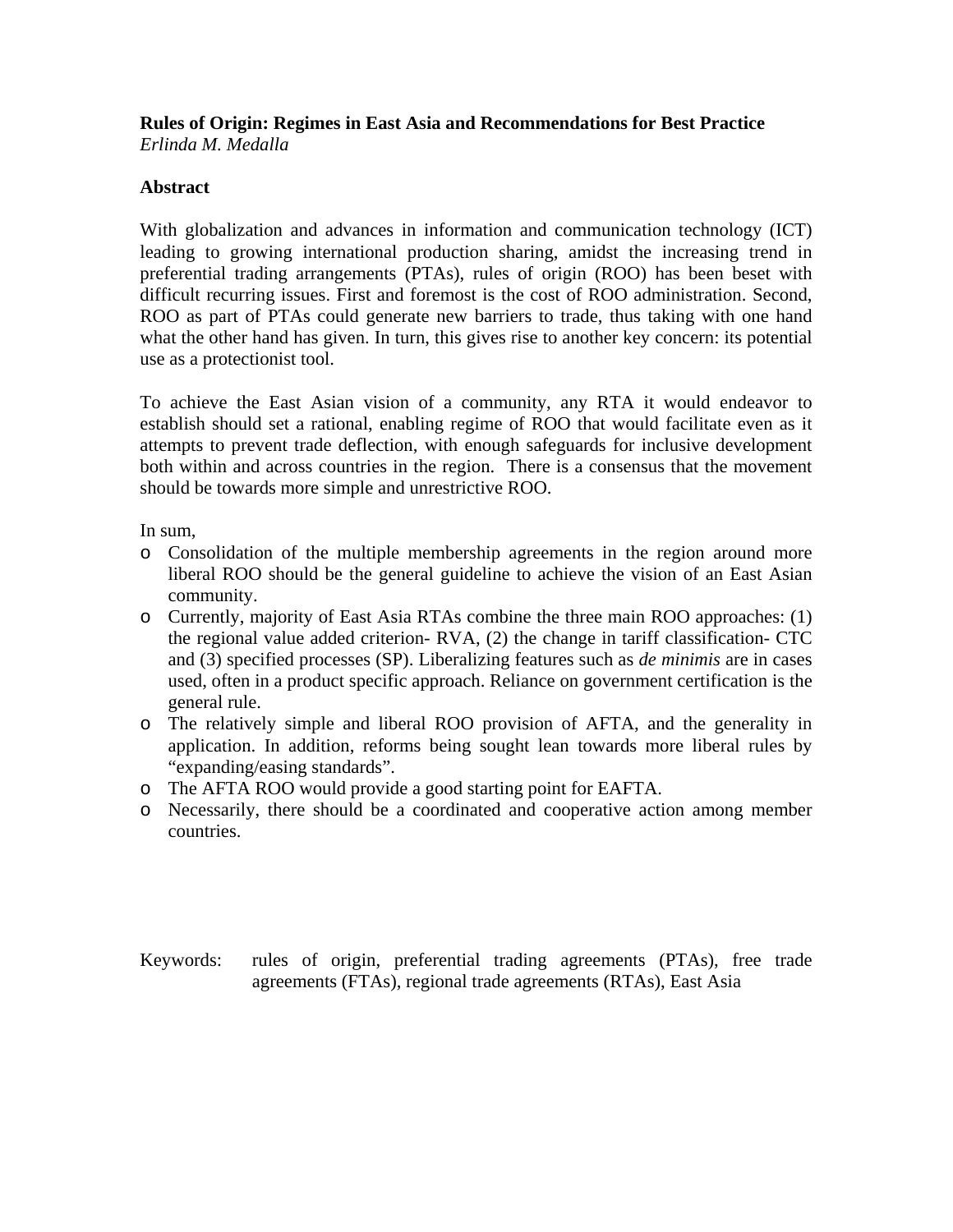## **Rules of Origin:**

## **Regimes in East Asia and Recommendations for Best Practice***\**

*Erlinda M. Medalla\*\**

#### **1. INTRODUCTION**

 $\overline{a}$ 

Throughout the globe, many governments have signed, are negotiating or are contemplating new regional or bilateral free trade and investment agreements. In general, there is consensus in principle that these agreements should be stepping stones toward full integration into a global free market, and keeping within WTO ideals is often explicitly articulated. In practice, however, there are risks about where these could eventually lead to. Political factors could intrude. Embedded vested interests could be created by the preferential trading arrangements which could become too resistant. The "noodle bowl" impact could prove difficult to unravel. And convergence into one single, larger (if not global) block may become impeded.

In the meanwhile, the more immediate problem is the complexity created by simply having multiple trading agreements, not just by the preferences offered, but by the rules of origin (ROOs) and the different regimes these rules are applied across agreements. In a nutshell, ROOs refer to rules used to define where a product was made. As straightforward as it may sound, determining origin within the context of international trade is not so simple. ROOs would involve laws, regulations and administrative determinations to ascertain a product's country of origin which are not costless to comply with. In many cases, many steps, certifications, requirements are involved. And if different ROOs are used for different agreements with different partners, it is not difficult to imagine the intricate 'noodle-bowl' effect of these ROOs.

This paper is a component of the Economic Research Institute for ASEAN and East Asia (ERIA) project on *Deepening Economic Integration in East Asia – the ASEAN Economic Community and Beyond -* that was funded by the Institute of Developing Economies/Japan External Trade Organization and completed in March 2008. It has previously appeared as Chapter 15 in Part IV of ERIA Research Project Report No. 1-2 edited by Dr. Hadi Soesastro.

Senior Research Fellow, Philippine Institute for Development Studies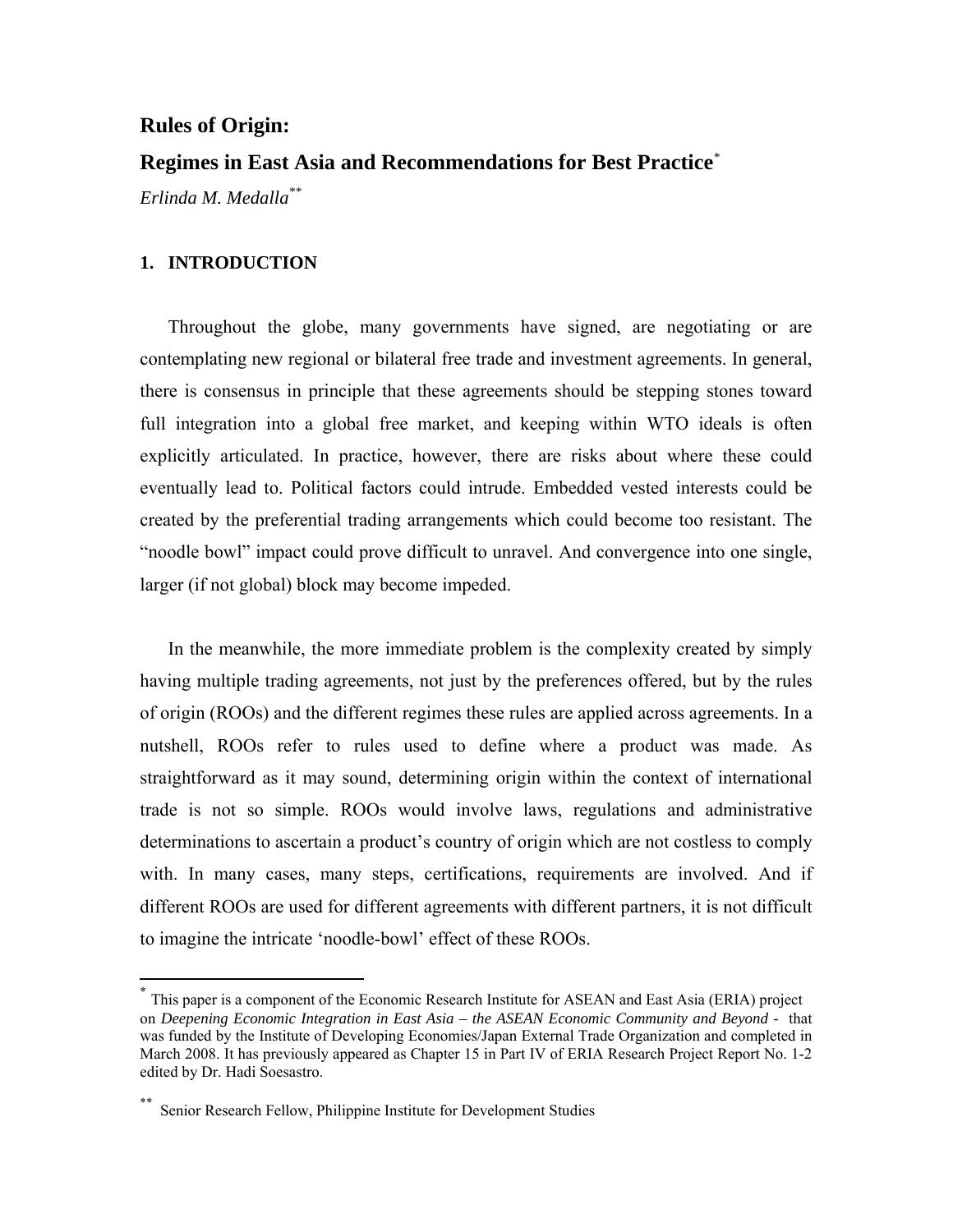Hence, the type of ROOs, and how it is administered would play a crucial role in the global trading order. Even now, in East Asia (throughout this paper, this refers to the ten countries of ASEAN plus six countries including China, Japan, South Korea, India, Australia and New Zealand), there are apprehensions that the increasing number of FTAs is creating a complex and inconsistent web of rules of origin that could limit and/or distort the use of the trade preferences. These concerns are well recognized as manifested in the numerous studies and discussions covering the related issues, especially in recent years. See for example, Estevadeordal and Suominen (2003), Haddad (2007), Manchin and Pelkmans-Balaoing (2007), Kirk (2007) and Kawai and Wignaraja (2007).

The history of ROO is at least as old as the practice of discriminatory commercial policy by nation states (Harilal and Buena, 2003). ROO developed gradually with the development of differentiated tariffs and other trade measures and has been likened to domestic content requirements often imposed by developing countries. Over time, varying forms of ROOs have evolved for different purposes and across different trade regimes.

The growing importance of ROO issues in international trade and commerce is driven by a number of factors. *First*, the globalization of the means of production has made origin determination increasingly difficult and dispute prone.<sup>1</sup> Few products today are made solely in one country, or even within one enterprise, arising from the increasingly globalizing nature of international trade and commerce. Determining the 'nationality' of these products and the treatment under various international trading rules are crucial. *Second*, ROOs are a key element determining the magnitude of the economic benefits that accrue from RTAs and who gets them. *Third*, there is opportunity to make use of ROO as protectionist tool *per se.* There has been the increasing incidence of using ROO as discriminatory trade policy tool to protect domestic sectors and intermediate goods.

1

<sup>&</sup>lt;sup>1</sup> What used to a be a simple application of the origin of rules became complicated due to technological innovations in communications and transportation permitting the outsourcing by the companies of their manufacturing operations globally. Rarely can be seen a country claiming exclusive domestic inputs of a certain product (Coyle 2004).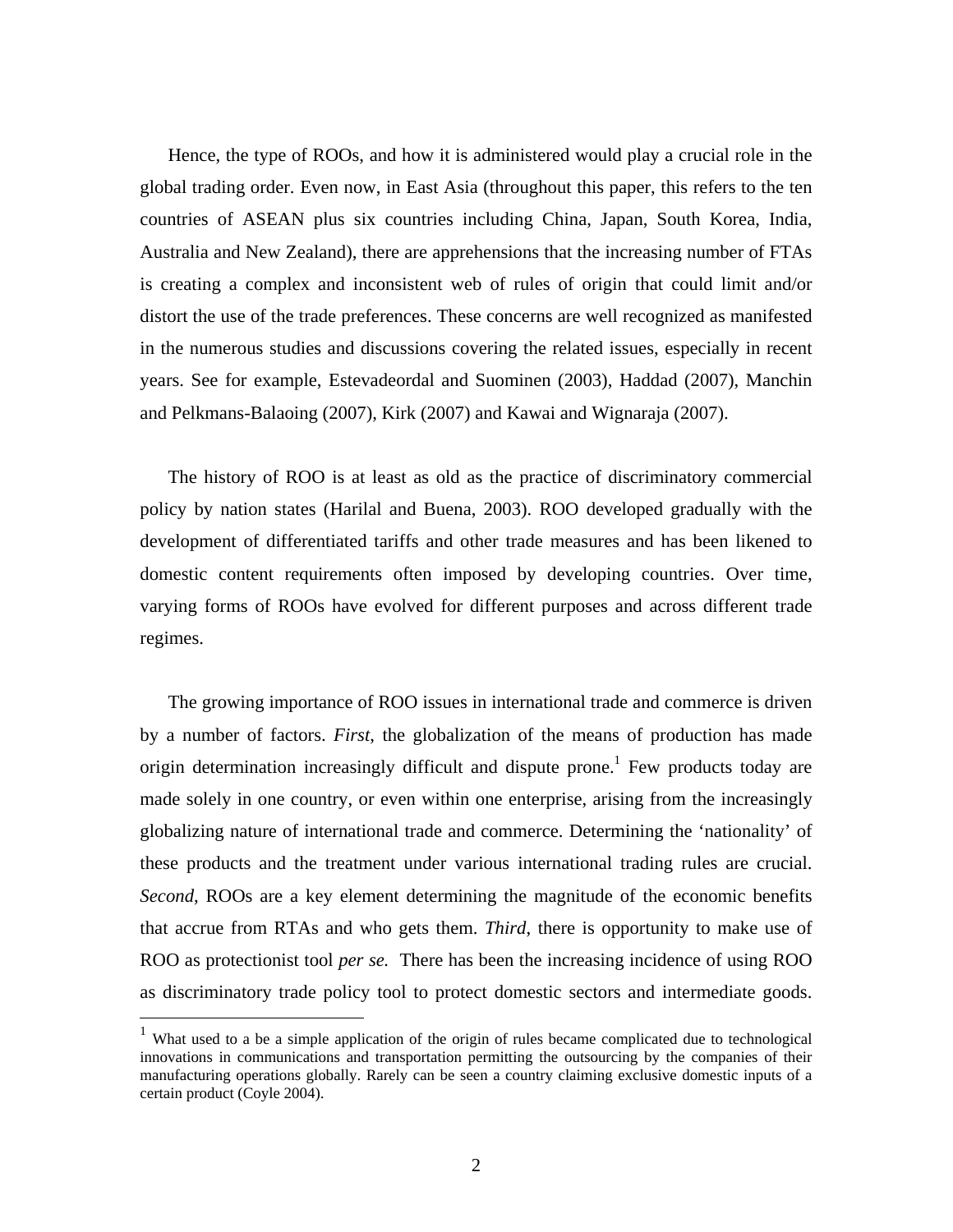*Fourth*, the various plurateral and bilateral FTAs in East Asia give rise to the noodle bowl effect of a complex and possibly inconsistent web of ROOs, product standards and conformance requirements and diverse tariff liberalization schedules (Lazaro and Medalla, 2006).

Many critics have already noted the irony of the rules of origin negotiated as part of FTAs, appearing to take away with the left hand, what the right hand has given. There could come a point where the complex ROOs, in themselves, generate new barriers to trade. Haddad (2007), for example, has made the following observations about how ROOs fared in practice, even in the case of ASEAN whose ROO regime is considered to be among the least restrictive: (1) low AFTA preference utilization rate, (2) difficult compliance even for supposedly simple value-added rule, (3) administrative cost of compliance to prove origin acting as deterrent, (4) low margin of preference for goods traded within ASEAN, and (5) the bulk of intra-ASEAN trade occurring in commodities where preference margins are below the threshold that would justify the cost of compliance. (See Box 1.)

Due to the fall of MFN rates and the complexity of ROO invariably used in any FTA, some analysts question whether in fact there is an achieved market access afforded by the FTA. This is because what should have been a preferential access has been largely eroded by high compliance costs, supporting the suggestion that southern partners are effectively left on their "participation constraint"<sup>2</sup> (Anson et al. 2004). The steps prescribed and the nature of production technology imposed as an ROO by the other partner restricts market access and trade participation. For instance, in the case of American imports of apparel under NAFTA, the rule is one of "triple transformation." Only if each step of the transformation from raw material to finished garment has been undertaken within the FTA will preferential treatment be given. This of course is beneficial to American textile producers because the other partner country would have difficulty in complying with such a requirement (Krishna and Krueger 1995).

 $\overline{a}$ 

 $2^2$  A term borrowed from contract theory meaning "just indifferent between signing and not signing". (See Cadot et al. 2002.)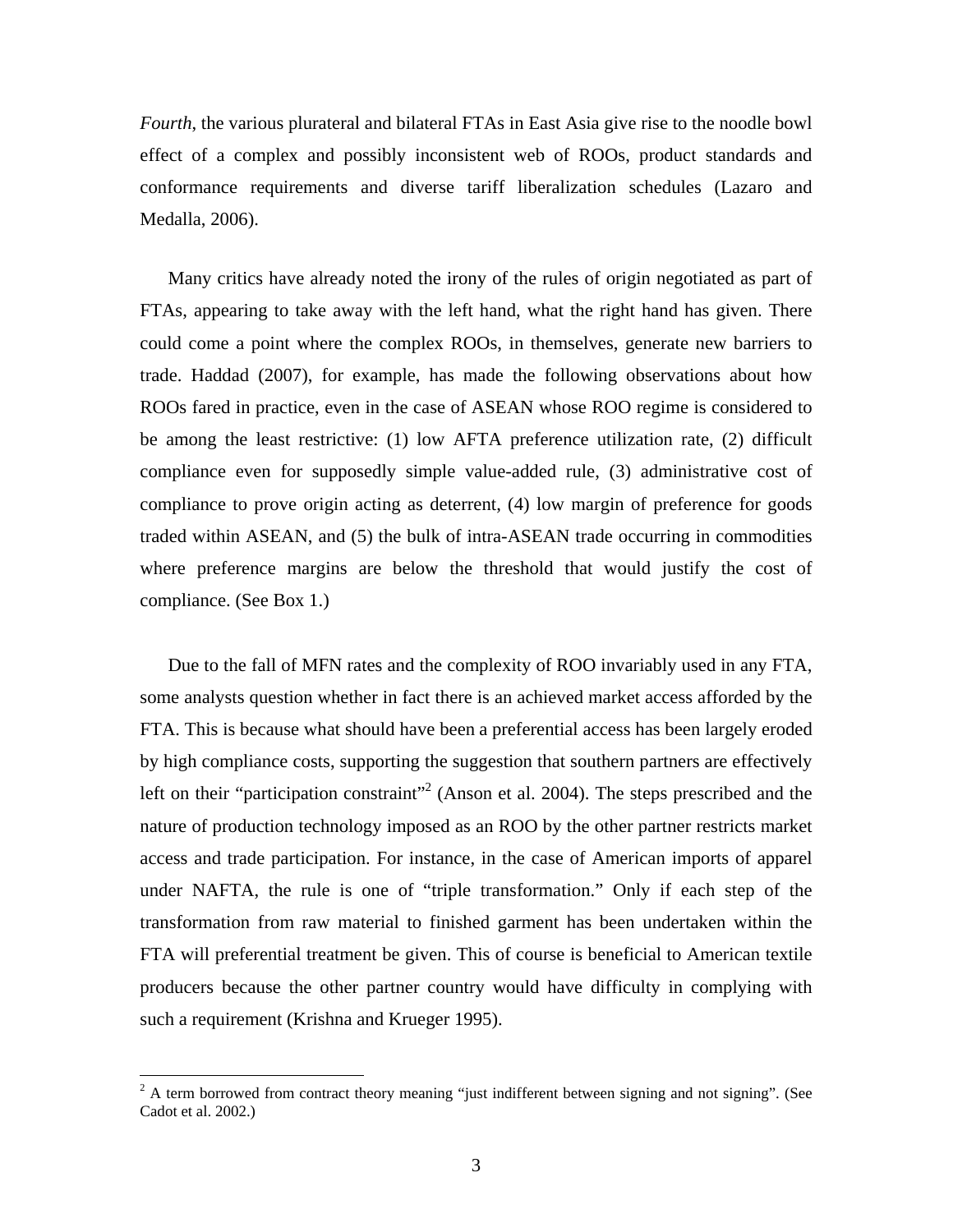*Box 1. Excerpt from Haddad (2007)," "Rules of Origin in East Asia: How Are They Working in Practice?"* 

*AFTA preference utilization rates are low*. ASEAN countries have implemented unilateral trade liberalization over the past two decades, and achieved low MFN rates (with average tariffs around 7 percent) by the time AFTA was implemented. This contributed to a limited impact of AFTA— today, less than 5 percent of intra-ASEAN trade makes use of the AFTA preferences. This is low compared with other FTAs. There are several reasons for the low utilization rates of AFTA: difficulty in satisfying the required value added requirement, difficulty in proving that the required value added has been satisfied, low preference margins, and high administrative costs of compliance. When the costs of complying with the rules of origin exceed the margin of preference then the trade agreement becomes irrelevant and trade will take place under the MFN regime.

*The value added rule is simple in principle, but difficult to comply with***. AFTA members, especially** CLMV countries, are often unable to cumulate the necessary local/regional content. This is partly due to the high degree of production fragmentation in East Asia—half of its trade is in electronics and machinery where production networks are widespread. The import content (from outside ASEAN) of export is high, making it difficult to comply with the 40 percent valued added rule. Further, countries with low labor costs will find it more difficult to comply with a given value-added requirement than higher labor cost countries. The value added rule is also vulnerable to exchange rate fluctuations—any movement in the exchange rate leads to a change in import costs. This becomes problematic when the exchange rate fluctuations are widespread such as during the 1997 financial crisis. Moreover, the cost of proving origin is high. Computation of costs, invoicing, and other documentation demands inherent in the value added rule are complex, especially for smaller firms or firms from less developed East Asian countries.

*The administrative cost of compliance to prove origin is a deterrent for the use of preferences.* Surveys in a range of ASEAN countries highlight concern over the time and paperwork involved in obtaining Form D (official form to prove origin in AFTA), and the large amount of documentation required to prove origin (including invoices and other evidence to each input used in the final product). These problems are particularly acute for small firms and for firms for whom prompt delivery is a key element of competitiveness. The requirement that all Form Ds should be issued by designated government departments significantly increases the compliance costs compared to many other FTAs where private sector associations are permitted to issue certificates of origin. Estimates of the costs of requesting preferences within AFTA might be in the range of 10-25 percent—larger than those of other preferential schemes. Moreover, customs valuations differ across countries, pre-export inspections required by AFTA add to cost, transactions remain time-intensive and required face-to-face contact with officials, and incoming goods enjoying preferences are randomly subjected to post-audit checks.

*Preference margins for products traded within ASEAN are low*. Another reason for the low utilization rates of AFTA preferences is the low margin of preference on the products that are traded in large quantities within ASEAN... Intra- ASEAN trade is dominated by computer/machinery and electrical equipment where the tariffs are very low (around 1.5 percent), making AFTA preferences largely irrelevant. Products with the highest margins of preference typically have a low value of import as a share of total intra- ASEAN trade such that the 40% value-added rule of origin is a binding constraint to preferential trade. This is known as the snow-plough effect—in the AFTA agreement, vehicles especially designed for traveling in snow are given a high preference margin, but are irrelevant for ASEAN trade. Moreover, countries that confer the highest margins also appear to impose non-tariff measures on these same products (such as quantity control measures on certain categories of vehicles).

*The bulk of intra-ASEAN trade occurs in commodities where preference margins are below the threshold that would justify the cost of compliance*. Estimates based on other FTAs show that preferences start to have a trade stimulating effect only when preferential rates are at least 25 percentage points lower than the MFN rates. Over 90 percent of intra-ASEAN4 (Malaysia, Indonesia, Thailand, Philippines) trade occurs in commodities where preferences are below 25 percent—the threshold for using the preference. Only about 8 percent of eligible trade flows have a preferential margin above 25 percent (and are therefore "worth using").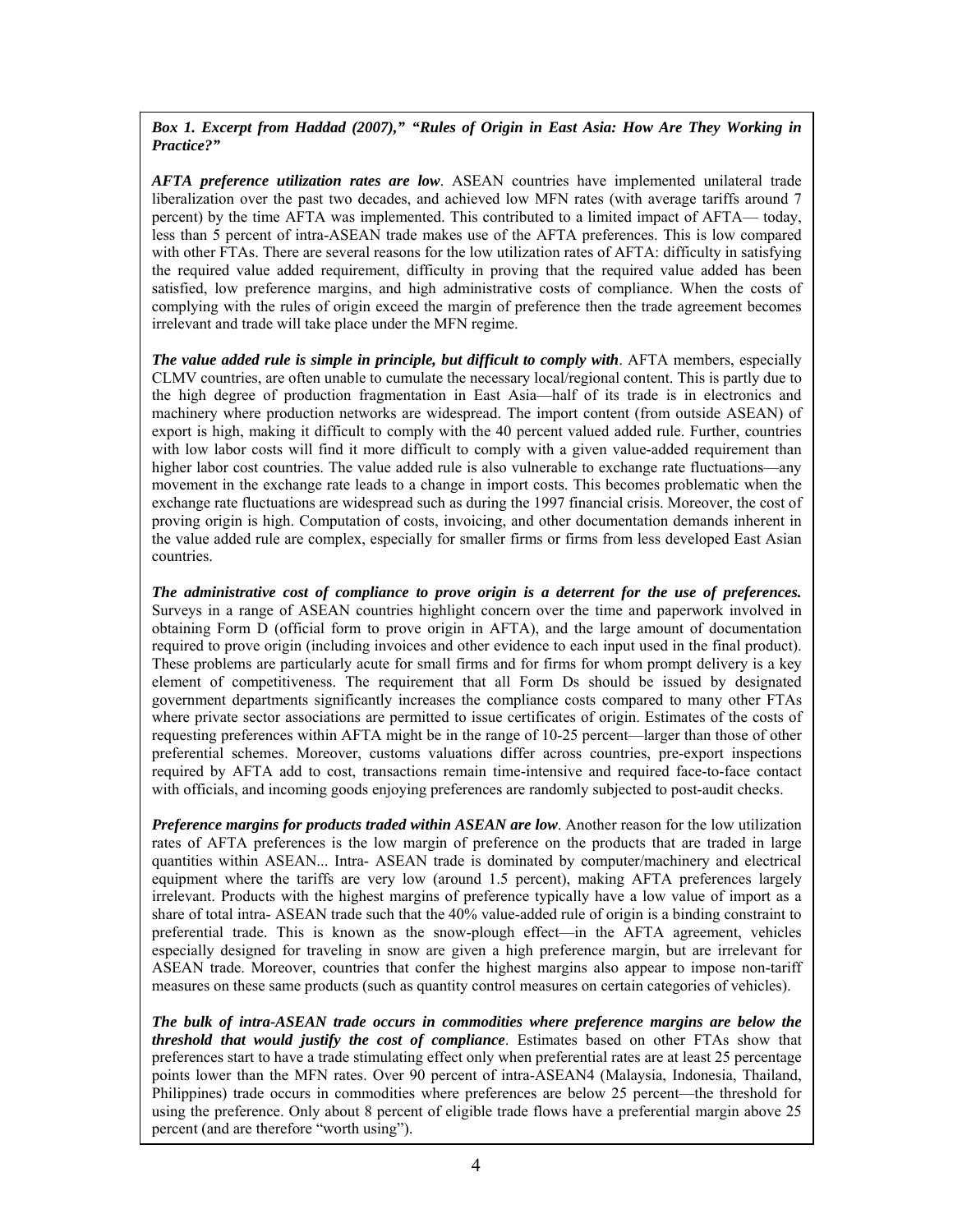Because of the complex rules of origin, it becomes more profitable to alter production patterns simply to fulfill the rules for market access rather than reduce costs and improve efficiency (ADB 2002). Producers may be induced to shift their imports from low-cost third country suppliers to higher cost member sources or develop production facilities in the FTA partner (Krueger 1993). This creates a bias toward economic inefficiency, highlighting the negative effect of trade-diversion.

Another point of concern is the possible "privatization" of trade policy in certain cases due to its potential use as a protectionist tool, especially with using ROO in product specific cases. Individual industries and concerned industrial lobbies play a very important role in determining the level of protection including ROO. The cumbersome administrative process involved and the scope of involvement by the import competing interests, make the system less predictable as well as less transparent when compared to the overt methods of protection (Palmeter cited in Haribal and Beena 2003).

Nonetheless, despite of all these issues, a regime of ROO is a necessary feature of any regional trading arrangement (RTA). Otherwise, "trade deflection" (the trans-shipment of products from non-members to FTA-members through a low-tariff FTA partner) could occur and the trade preference offered by the RTA is eroded. The ROO regime attempts to prevent trade deflection by imposing criteria that ensures an adequate degree of transformation in a preference-receiving country to justify allowing the good to benefit from the preference.

In moving toward the East Asian vision of a community, any regional trading arrangement it would endeavor to establish should set a rational, enabling regime of ROO that would encourage deeper economic integration and shared prosperity. This means a set of ROOs that is trade facilitating even as it attempts to prevent trade deflection, with enough safeguards for inclusive development both within and across countries in the region. Tough as this is, to complicate matters, it would have to deal with the proliferation of FTAs in the East Asian countries. As such it is necessary to take a look at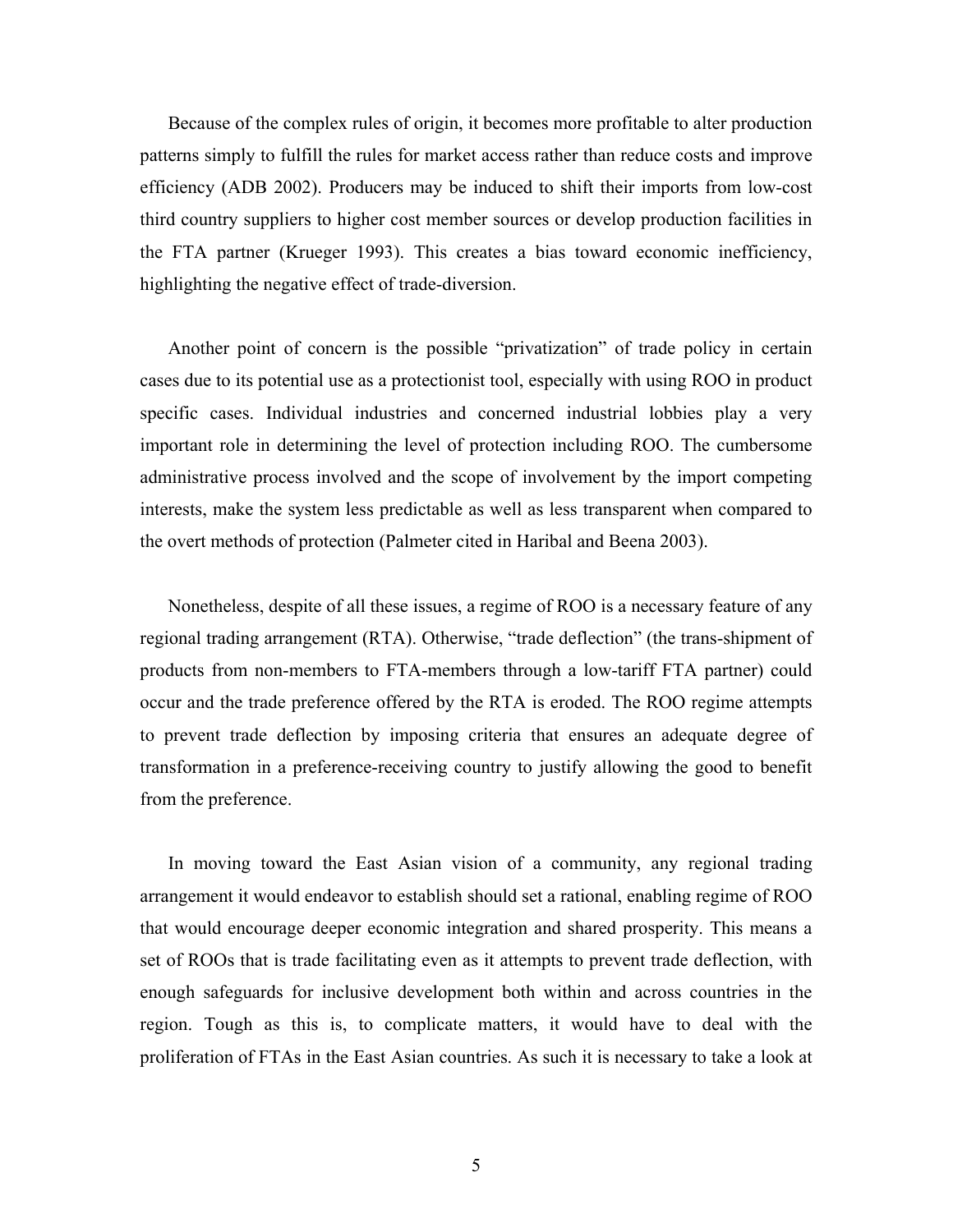the different ROO regimes under different existing agreements in the region, and the implication of these simultaneous agreements on the integration of the regional markets.

This paper primarily aims to look for best practice which could be adopted eventually in the region by proposing best practice for East Asia. It aims to suggest a road map where the ROOs in the region would converge into one consolidated, consistent rule that would:

- Prevent trade deflection/circumventions
- Reduce cost of doing cross-border business and regional production,
- Encourage cumulation to promote intra-regional trade
- Incorporate development objectives.

It starts with a discussion of the different approaches to ROO in Section 2, and the recurring ROO issues in Section 3 to highlight key elements that need to be considered to formulate best practice ROO. Section 4 then provides an inventory and general assessment of the ROO regimes in existing East Asia RTA. Section 5 presents the conclusions and recommendations for best practice in ROO for East Asia.

## **2. APPROACHES TO ROO3**

ROO refers specific provisions known as "origin criteria" that are established in international/regional trading agreements to determine the origin of goods being traded. Their importance has grown significantly as the number of preferential agreements grew, and countries increasingly have treated similar imported goods differently according to where the product was made (La Nasa 1995).

In general, there are at three (3) basic standards used to set ROO. These are:

• wholly obtained criteria,

 $\overline{a}$ 

<sup>&</sup>lt;sup>3</sup> This part draws heavily from Lazaro, D. and Medalla, E.M. (2006). Rules of Origin: Evolving Best Practices for RTAs/FTAs. PIDS Discussion Paper Series No. 2006-01.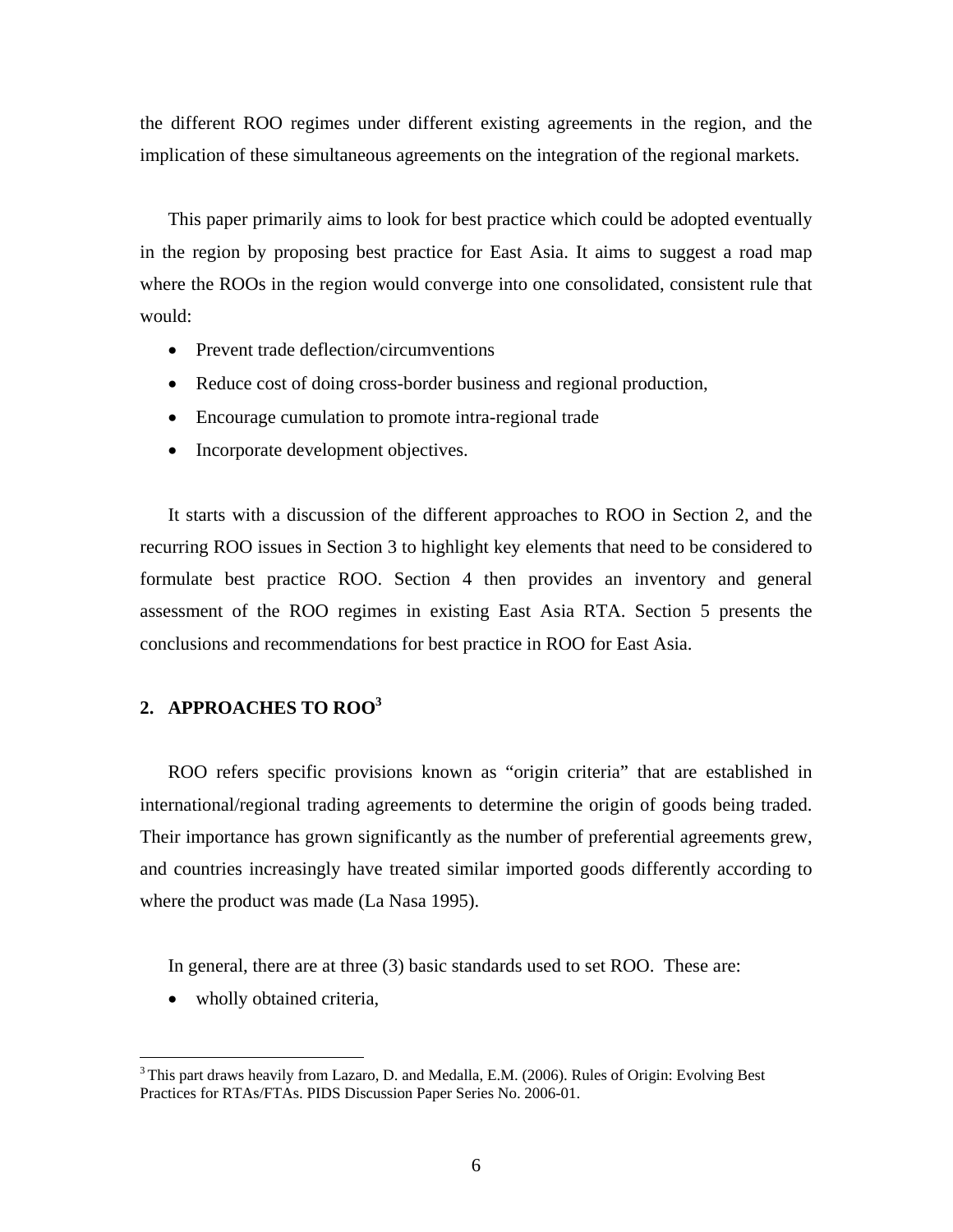- $\bullet$  minimal operation criteria<sup>4</sup> and
- substantial transformation criteria<sup>5</sup>

'Wholly obtained' criteria would apply to goods that are clearly produced domestically. These are more easily identified and have clear HS (Harmonized System) nomenclature and coding. They are mainly in the first eight HS chapters covering mining, live animals, fruits, with some processing. Various agreements have more or less harmonized definition and identification of the HS codes covered. The three standards is usually reduced to two – as either wholly obtained or non-wholly obtained, as minimal operation criteria would usually be categorized as "wholly" obtained.

To provide an example, the ROO in ASEAN-CEPT is spelled out under a number of provisions as follows:

- Originating products: conditions 1) products wholly produced or obtained; 2) products not produced or obtained
- Wholly Produced or Obtained: List of qualified products
- Not Wholly Produced or Obtained: Products with at least 40 percent of its content originates from ASEAN Member States
- Cumulative Rule of Origin: Specific conditions
- Direct consignment: Specific conditions
- Treatment of Packing
- Certificate of Origin: issued by a government authority of the exporting Member **State**
- Review

 $\overline{a}$ 

<sup>&</sup>lt;sup>4</sup> For simple processing that is negligible in origin determination. Often, this would be lumped with "wholly-obtained" goods.

<sup>&</sup>lt;sup>5</sup> More than two countries are involved in the production of goods and their origin will be conferred upon the country where the last substantial transformation took place.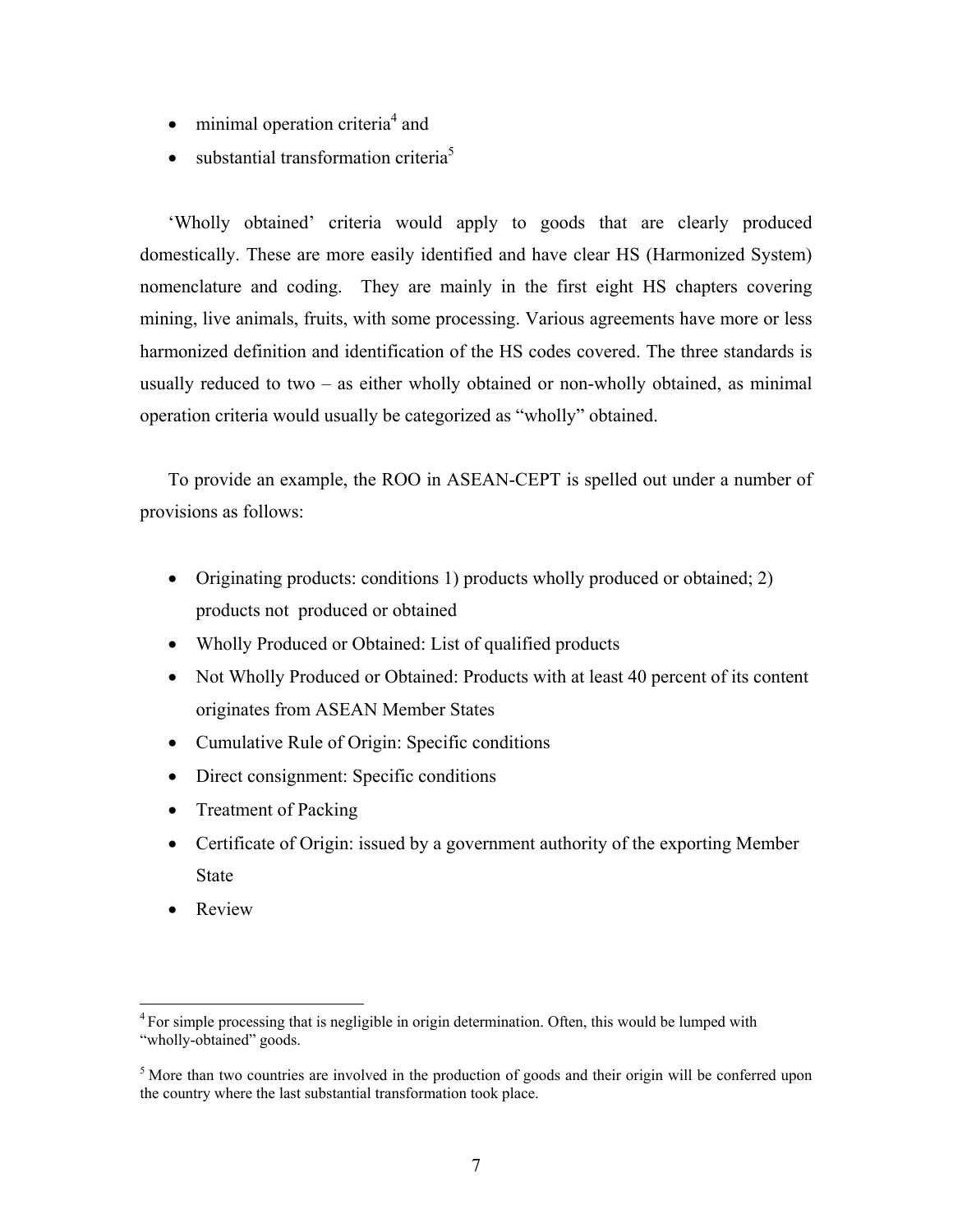'Substantial' transformation is a generally accepted concept as a criterion for origin for non-wholly obtained goods. Among its advantages are flexibility, evolution over time, and development through application to specific facts in an adversarial situation where interested parties are represented. On the other hand the potential disadvantages include: inconsistent applications, discretionary nature and the costs of making an origin determination under it. The adoption or rejection of particular criteria of substantial transformation as a method of determining origin depends on which principle one puts more value on: *flexibility* or *certainty* (La Nasa 1995).

There are several approaches to defining whether 'substantial" transformation has occurred to satisfy originating criteria. In general, these include three major methods, used singly or in combination. The first is the *value-added measure (VA)*, which refers to the (minimum) percentage of value added created at the last stage of the production process (also the *domestic content test*)<sup>6</sup>. The second is the *tariff-heading criterion*<sup>7</sup>, also referred to as change in tariff classification (CTC), whereby origin is conferred if the activity in the exporting country results in a product classified under a different heading of the customs tariff classification of the Harmonized System of Tariff Nomenclatures, than its intermediate inputs. This criterion is comparatively simple and predictable, but trade classification systems have not been designed with the objective of distinguishing substantial transformation. The third is the *specified processes* or *technical test*<sup>8</sup>, which determines, on a case-by-case basis, specific production activities or specific processing

<u>.</u>

<sup>&</sup>lt;sup>6</sup> The value-added test yet simple and precise can be very costly because to comply with a value-added rule differences in calculation method, fluctuation in values and the compliance costs, the value-added rule requiring tracing, a manufacturer of a complex product would need a highly sophisticated inventory and accounting system to adequately ensure that particular goods contain specific local components at specific values (La Nasa 1995).

<sup>&</sup>lt;sup>7</sup> While the Harmonized System reflects the most sophisticated and refined tariff classification system, its primarily designed for the dual purposes of commodity classification and compilation of statistics (La Nasa 1995).

<sup>&</sup>lt;sup>8</sup> This is as good only as a supplemental test of origin because of its rigidity and difficulty of defining a process test for the enormous array of products made and the continuous need to update these rules for new products and technological advances in production. This process is also highly susceptible to capture by industry lobbying groups, because drafters and administrators would have to rely upon the industry for information. Lastly, negative technical tests leave large gray area, in that they only delineate which processes do not confer origin (La Nasa 1995).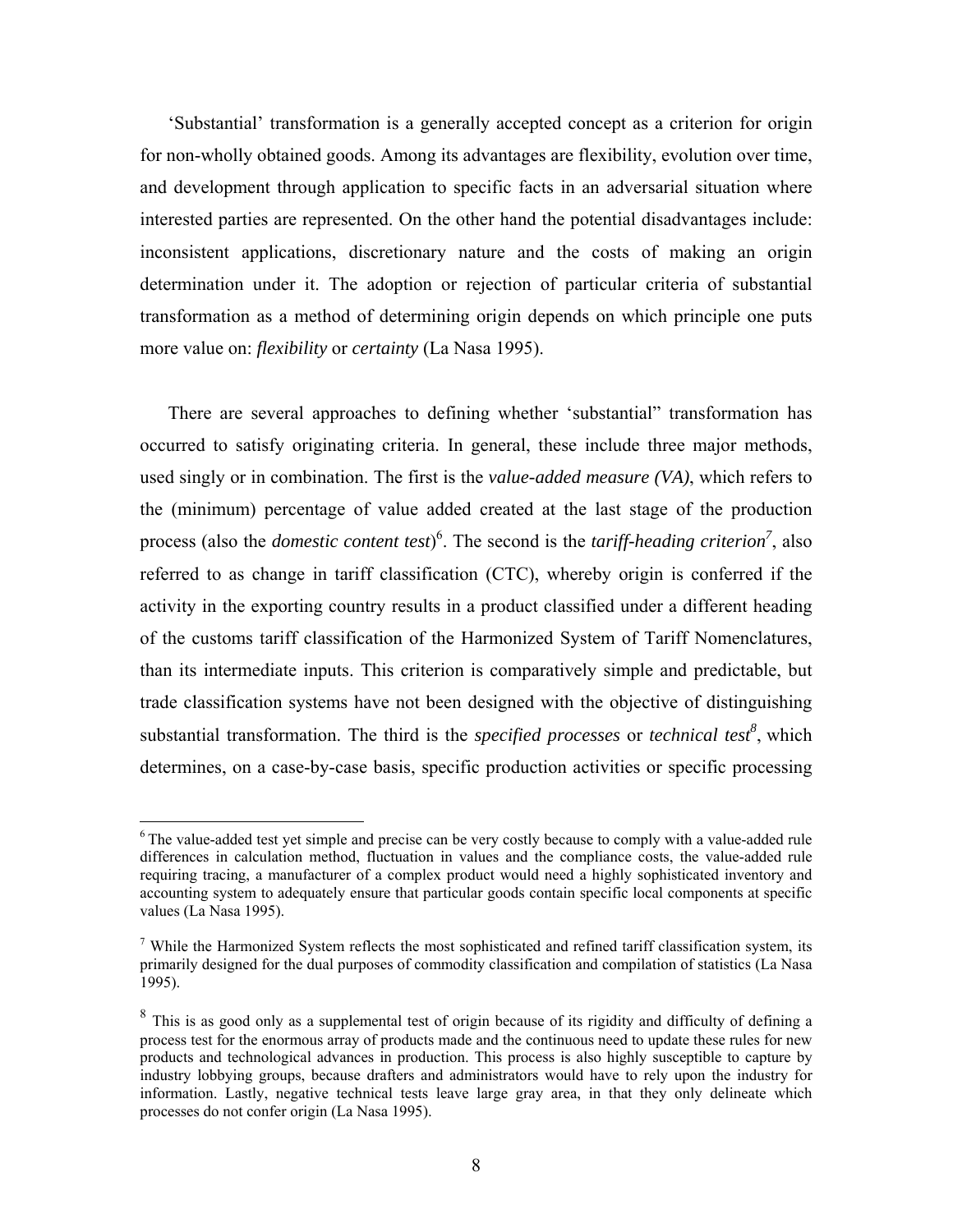operations that may confer originating status. This prescribes certain production or sourcing processes that may (positive test) or may not (negative test) confer originating status. (UNCTAD 2002) An example is the so-called *yarn forward (sometimes from fiber to fabric)* rule for textile and garment products.

The advantages, disadvantages and key issues using the different methods are highlighted in Table 1 below as summarized by Brenton (2003).

| Rule                                                                | <b>Advantages</b>                                                                                                                                                                            | <b>Disadvantages</b>                                                                                                                                                                                                                                                                                                                                                               | <b>Key Issues</b>                                                                                                                                                                                                                                                                                                       |  |  |  |
|---------------------------------------------------------------------|----------------------------------------------------------------------------------------------------------------------------------------------------------------------------------------------|------------------------------------------------------------------------------------------------------------------------------------------------------------------------------------------------------------------------------------------------------------------------------------------------------------------------------------------------------------------------------------|-------------------------------------------------------------------------------------------------------------------------------------------------------------------------------------------------------------------------------------------------------------------------------------------------------------------------|--|--|--|
| Change of Tariff<br>Classification (in<br>the Harmonised<br>System) | • Consistency with<br>non-preferential rules<br>of origin.<br>• Once defined, the<br>rule is clear,<br>unambiguous and easy<br>to learn.<br>• Relatively<br>straightforward to<br>implement. | • Harmonised System not<br>designed for conferring origin,<br>as a result there are often<br>many individual product<br>specific rules, which can be<br>influenced by domestic<br>industries<br>• Documentary requirements<br>maybe difficult to comply<br>with<br>• Can be conflicts over the<br>classification of goods which<br>can introduce uncertainty over<br>market access | • Level of classification at<br>which change required – the<br>higher the level the more<br>restrictive.<br>• Can be positive (which<br>imported inputs can be used)<br>or negative (defining cases<br>where change of classification<br>will not confer origin) test <sup>a</sup> –<br>negative test more restrictive. |  |  |  |
| Value Added                                                         | $\bullet$ Clear, simple to<br>specify and<br>unambiguous.<br>• Allows for general<br>rather than product<br>specific rules                                                                   | $\bullet$ Complex to apply – requires<br>firms to have sophisticated<br>accounting systems.<br>• Uncertainty due to sensitivity<br>to changes in exchange rates,<br>wages, commodity prices etc.                                                                                                                                                                                   | • The level of value added<br>required to confer origin<br>• The valuation method for<br>imported materials – methods<br>which assign a higher value (eg)<br>CIF) will be more restrictive on<br>the use of imported inputs                                                                                             |  |  |  |
| Specific<br>Manufacturing<br>Process                                | • Once defined, clear<br>and unambiguous<br>• Provides for certainty<br>if rules can be complied<br>with                                                                                     | • Documentary requirements<br>can be burdensome and<br>difficult to comply with.<br>Leads to product specific rules.<br>• Domestic industries can<br>influence the specification of<br>the rules.                                                                                                                                                                                  | • The formulation of the<br>specific processes required – the<br>more procedures required the<br>more restrictive<br>• Should test be negative<br>(processes or inputs which<br>cannot be used) or a positive<br>test (what can be used) $-$<br>negative test more restrictive.                                         |  |  |  |

**Table 1: Summary of the Different Approaches to Determining Origin** 

*Source: Notes on Rules of Origin with Implications for Regional Integration in South East Asia by Paul Brenton, 2003* 

There are other tests utilized for different types of products. Some FTAs also apply so-called "hybrid tests" which require both a minimum percentage of domestic value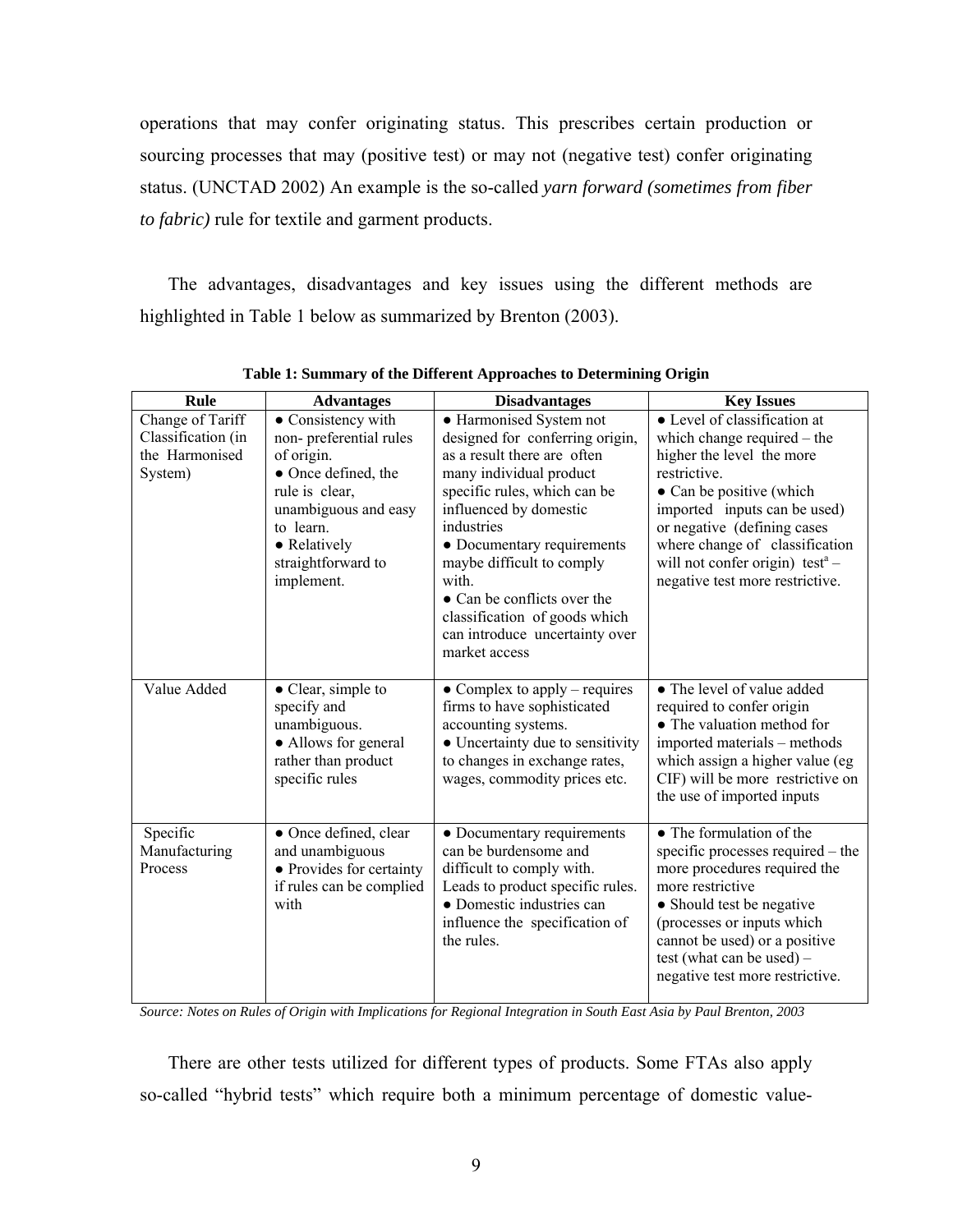added content *plus* a change in tariff classification for a product to undergo a "substantial transformation" (Coyle 2004). On the other hand there is the more liberal either/or test, which provides a choice about which rule to use (alternative rule). Given that there are no internationally agreed standards, an importing country can vary rules of origin according to its trading partners and products.

Additional typical features of ROOs are also utilized to simplify or refine the process of conferring origin. Examples of these are provisions allowing a certain degree of *de minimis*, the roll-up principle and various types of cumulation. The *de minimis rule*  allows for a specified maximum percentage of non-originating materials to be used without affecting origin. *Roll-up or absorption principle* allows materials that have acquired origin by meeting specific processing requirements to be considered originating when used as input in a subsequent transformation (Estevadeordal and Suominen 2003). Finally, cumulation (also known as *accumulation*) is a measure that permits countries to use inputs from a specific country or group of countries without affecting the origin of the products. In essence, cumulation provisions permit inputs to be obtained from *outside*  the FTA and be counted as *domestic* for the purposes of determining the origin of the product (Coyle 2004).

There is a growing trend in the use of the cumulation<sup>9</sup> type of ROO-- in particular, the *diagonal cumulation* which expands the geographical and product coverage of an ROO regime in FTAs. The traditional interpretation of this diagonal cumulation is to permit three or more countries to effectively merge their individual bilateral treaties into a single comprehensive FTA in which inputs can be sourced anywhere within the network. The issue raised however is whether this should benefit a non-party to the FTA as in the case of US-Singapore Integrated Sourcing Initiative (ISI) (Box 2) (Coyle 2004).

 $\overline{a}$ 

<sup>9</sup>There are three types of cumulation. *Bilateral cumulation* operates between the two FTA partners and permits them to use products that originate in the other FTA partner as if they were their own when seeking to qualify for preferential treatment. *Diagonal cumulation* means that countries tied by the same set of preferential origin rules can use products that originate in any part of the area as if they originated in the exporting country. *Full cumulation* provides that countries tied by the same set of preferential origin rules among each other can use goods produced in any part of the area, even if these were not originating products (Estevadeordal and Suominen 2003).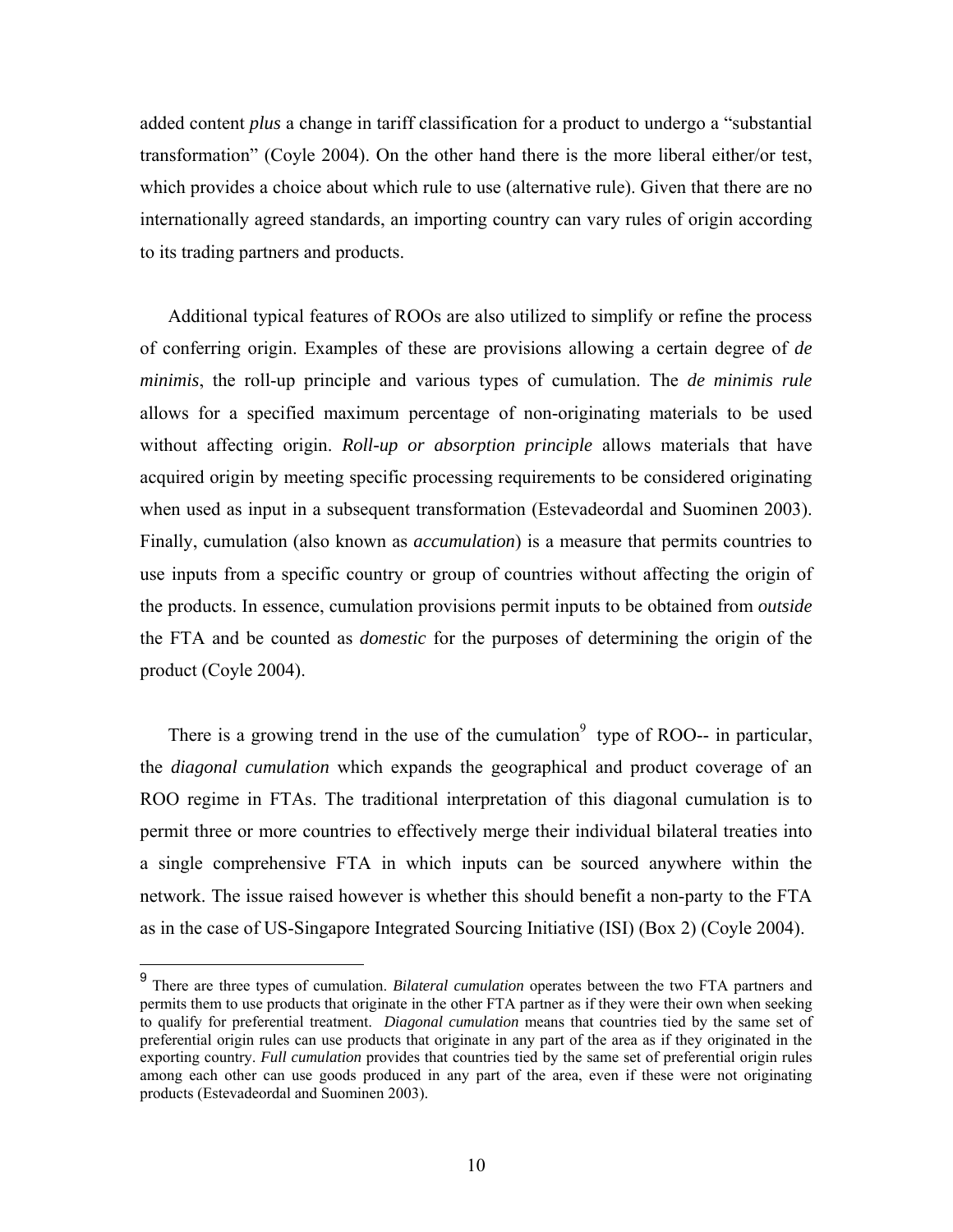**Box 2. US-Singapore FTA: Integrated Sourcing Initiative (ISI)** – from Statement made by US Ambassador to Singapore Frank Lavin.

The ISI, declared to be the "most significant economic aspect<sup>1</sup>" of the FTA, exempts certain goods from having to "prove" that they originated in the United States or Singapore when passing through customs, thereby reducing the administrative costs associated with shipping these goods from one country to another.

The impressive level of economic integration in so-called growth triangle (Singapore-Malaysia-Indonesia), prompted the negotiators on both sides of US-Singapore FTA to include a means by which businesses operating in Singapore could continue to take advantage of the complementarities between Singapore and Indonesia. This means is now the ROO region known as the ISI. For example, if an Indonesian manufacturer (or any non-signatory third party WTO member for that matter) would want to export to US, even with zero tariff, it could consider exporting first to Singapore then to US to avail of the exemption from administrative cost of proving origin. Furthermore, the ISI in effect represents an opportunity for non-WTO members to take advantage of any variations in tariff rates between Singapore and United States.

ISI was seen as an additional step towards establishing a simplified global sourcing regime for certain types of IT products. It is also aimed at muting criticism of Singapore within the ASEAN for entering into FTA with United States by offering to other countries in the region the opportunity to take advantage of the FTA. On the other hand, this will also permit US multinationals operating in Singapore to capture existing complementarities within the Growth Triangle aside from limiting extra red tape, fees and paperwork (Coyle 2004).

### **2.1. ROOs in Textiles and Clothing**

It is mainly with respect to sectors like textiles and clothing, agricultural and automotive products which are most especially sensitive to the type of ROO adopted. These are the sectors usually accorded higher tariff (and often also non-tariff) protection, leading to concerns of protectionist capture in the design of the ROO. (OECD 2002) Ironically, or maybe not, these sectors are also where the FTA would have highest impact. The ROO is especially relevant in the case of textiles and clothing given the elimination of quota allocation in the Multi-Fibre Arrangement (MFA).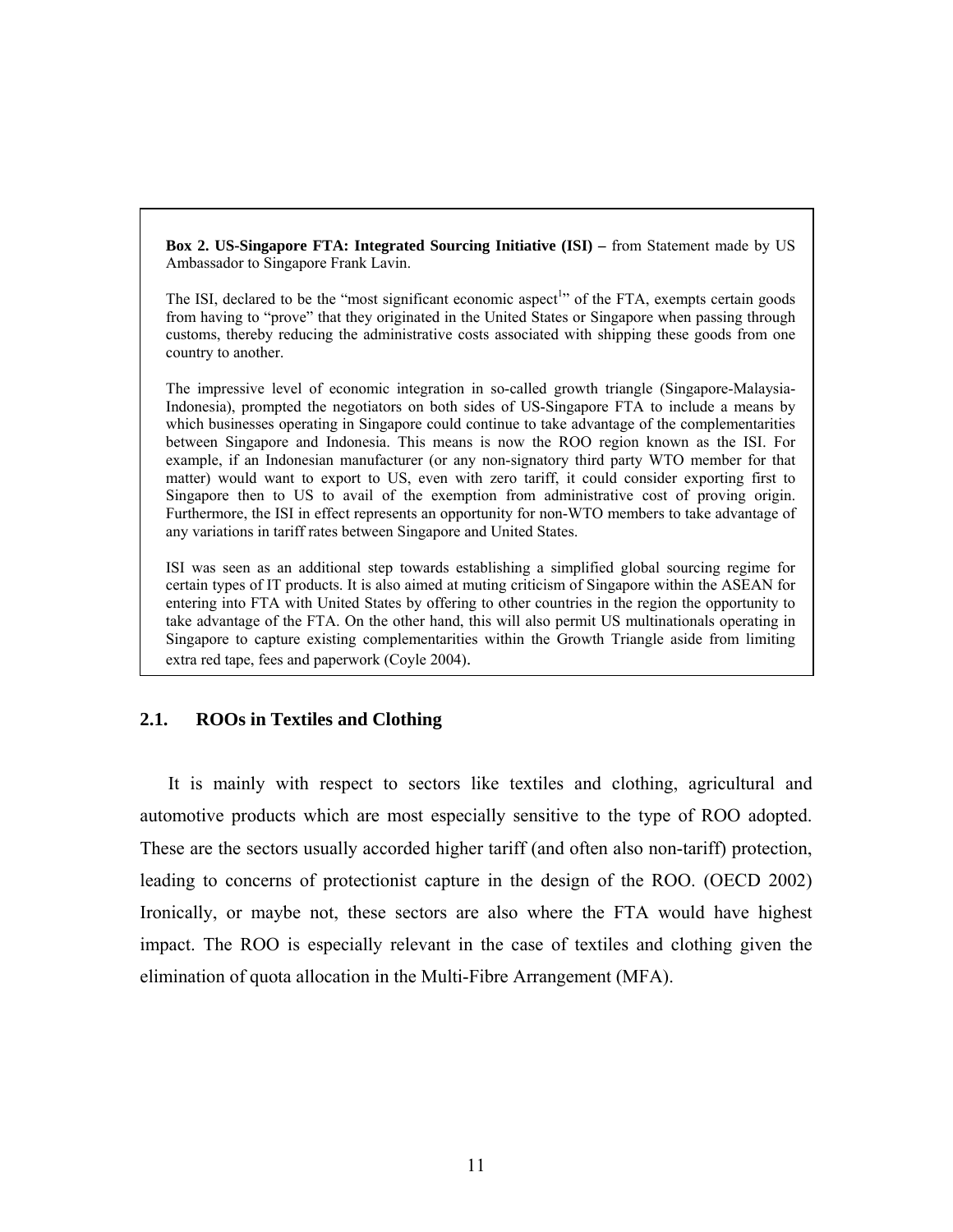NAFTA's ROO regime is particularly complex and the most complicated rules apply to special cases, including the so-called "maquiladoras"<sup>10</sup> and the special regime covering textiles and clothing. The basic rules are so-called "*yarn forward*" and "*fiber forward*" rules according to which textiles and clothing products are deemed originating provided they are made of yarn or fiber produced in the area which would include all the cutting and sewing (Krueger 1993). Apparel products imported into the US must satisfy a "*triple transformation*" rule requiring domestic content at each one of three transformation stages: *fiber to yarn*, *yarn to fabric* and *fabric to garment* (Cadot et al. 2002). An examination of US ROOs would contain these rules although there are some 3<sup>rd</sup> country allowances to countries like Israel, Morocco and Jordan.

#### **3. RECURRING ROO ISSUES**

With globalization and advances in ICT (information and communication technology) leading to growing international production sharing, amidst the increasing trend in preferential trading arrangements, the administration of ROO has been beset with difficult recurring issues which are increasingly becoming an urgent concern.

## • *Issue of Spaghetti (Noodle)Bowl Effect*

 $\overline{a}$ 

The technical nature of the ROO makes it *per se* difficult but the variations across FTAs (as discussed above) and the labyrinth rules make it even more problem-ridden. Precisely, it is the number and disparities of ROOs which give rise to the *spaghetti bowl effect.* Such overlap and inconsistency of the ROO systems must be addressed if one is to address trade facilitation issues.

<sup>10</sup> *Maquiladoras* is a term referring to production units doing offshore assembly work for the US market. Generally, they are US owned companies enjoying preferential tariff treatment in the US before and even during the early years that NAFTA was formed (Cadot et al. 2002).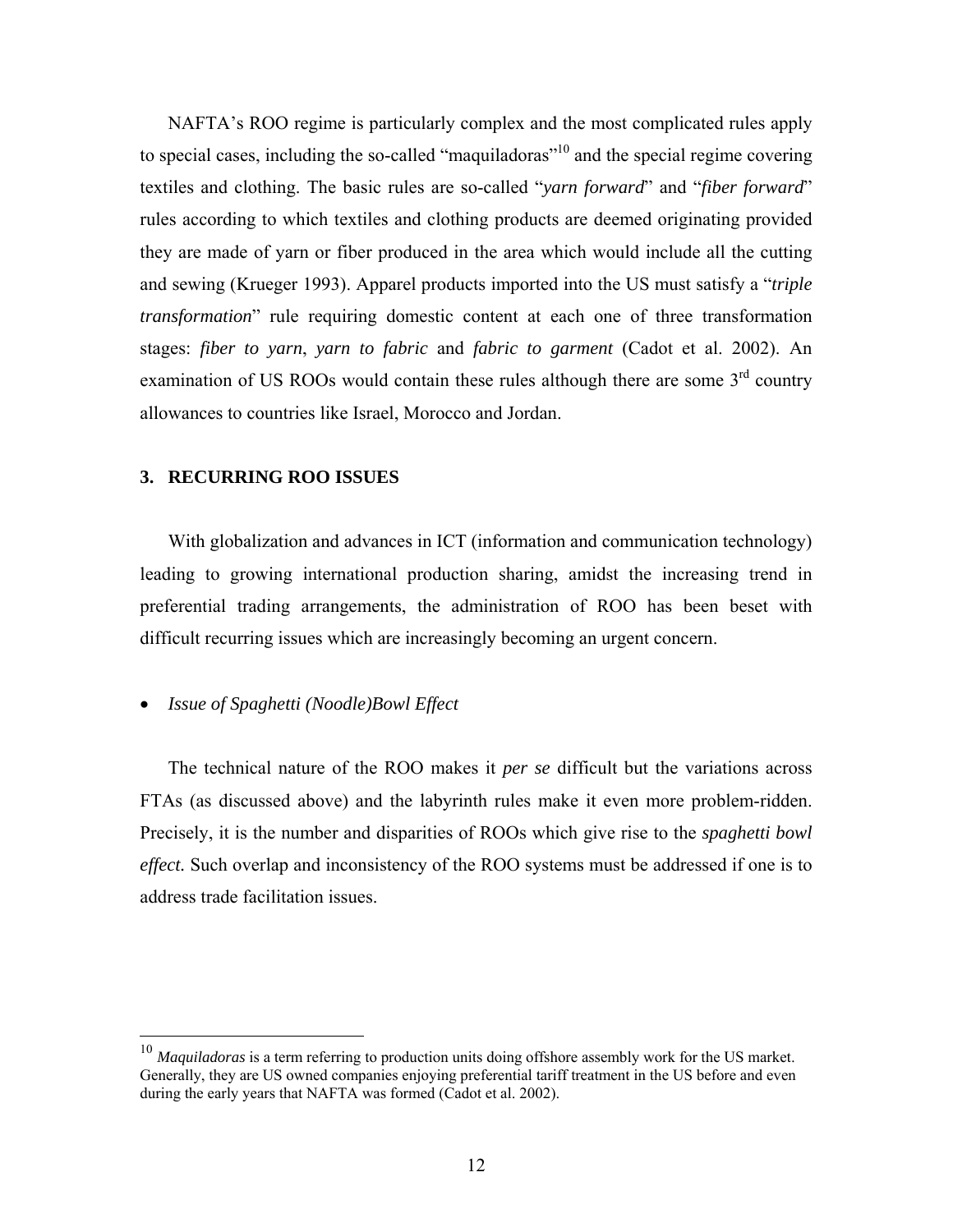#### • *Cost of Administration*

Even without the spaghetti-bowl effect, costs of implementing ROO could be substantial. Estimates vary: 3 percent of the value of goods traded for EFTA countries (Herin, 1986), between 4-4.5 percent (Manchin 2006) and 6-8 percent (Cadot et al., 2005) for other EU schemes. For NAFTA, Carrère and de Melo (2004) estimates the cost of ROO to be around 6 percent of the value of goods traded. Manchin and Pelkmans-Balaoing, using a gravity model, finds that in ASEAN, for the preferential trade to positively influence trade flows, the margin of preference should be higher than 25 percent, suggesting an equivalent cost of ROO administration and compliance in ASEAN, much higher than estimates for EU and NAFTA.

Various ROO regimes would differ in their administrative requirements which would entail varying demands among exporters and importers alike. Compliance to the rules set may be difficult enough (whether VA, CTC or some other variation which would have different degree of restrictiveness). What more with a burdensome administrative process of verification and certification, and one that varies with the partner trading country. Usually, a certification serves as a verification of the origin of a given product. Hence, the type of certification adopted would have implication on the facilitation of trade. Some types (as in the case of EU's two-step system) require heavier involvement by the exporting country government and increase the burden of the exporters. On the other hand, there is the increasing adoption of a "self-certification" model (certified by a public or a private umbrella entity approved by the government) which entails lower administrative costs to exporters and government by transferring the burden of proof of origin to the importers themselves (Estevadeordal and Suominen 2003). However, this method could be too untraditional for most ASEAN countries and its acceptability may pose a problem.

Another issue aside from cost is the potential arbitrariness in the process. Verification of origin is generally done at the national level in accordance with guidelines agreed upon in the ROO of the FTA. This mechanism creates several sources of rents, as the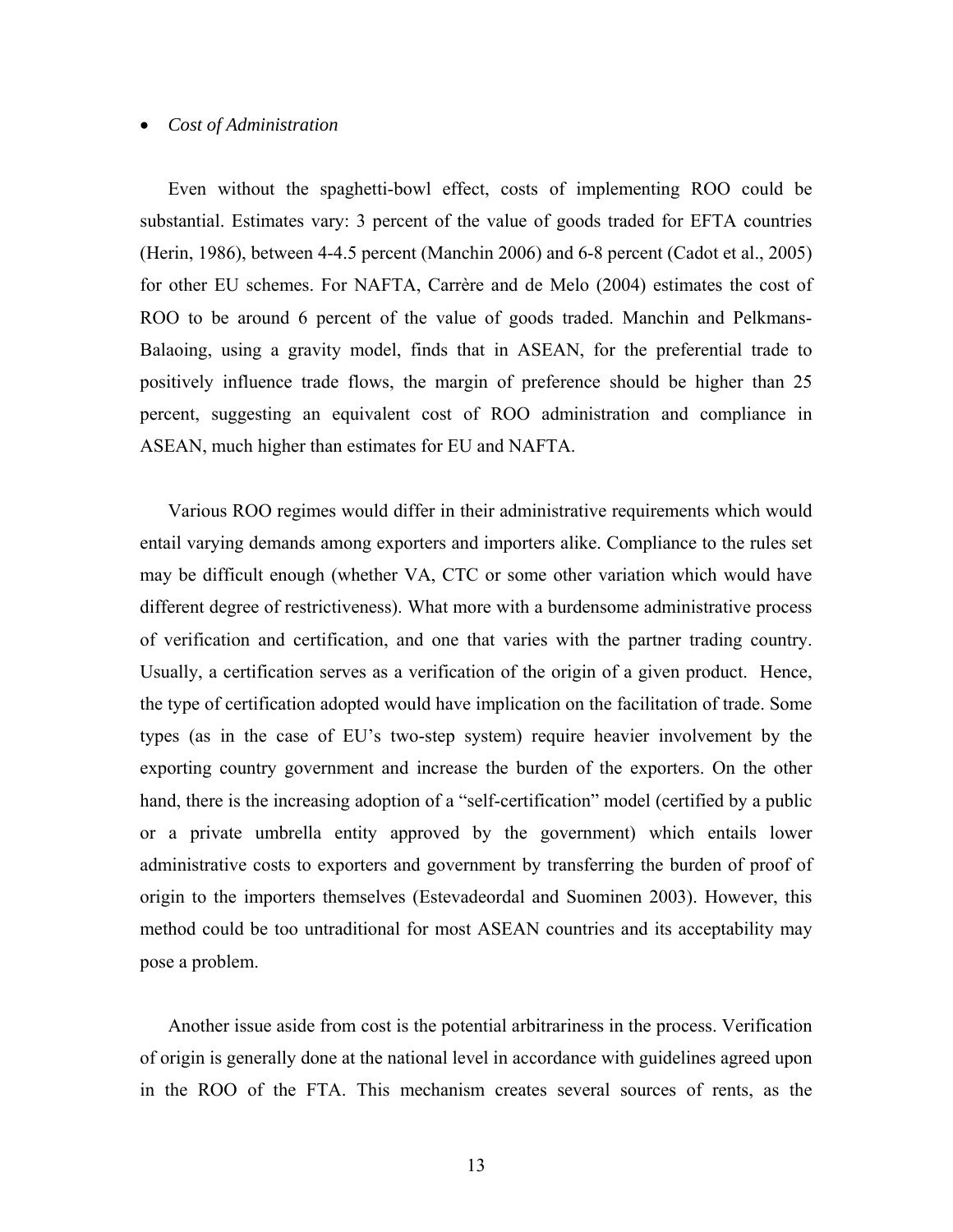guidelines for valuing the final product and the domestic inputs are generally vague and can thus be manipulated and interpreted differently by national authorities, which have wide discretion in applying these rules (or even in the case of valuation of inputs), and can do so arbitrarily (ADB 2002).

In any case, the differences in the rules and how they are administered, not just across but within countries would entail confusion and more likely result in the limitation of potential market depending on its consistency with one's domestic policies. It is thus logical for countries engaging in numerous FTAs to adopt uniform rules of origin. Indeed, it makes coordination in ROO regimes in the region imperative.

## • *ROO as a protectionist tool: differential impact of restrictive/lax rules*

ROO can either facilitate or restrict trade depending on the adoption of permissive or restrictive rules. In designing the ROO, a country can increase or decrease the degree of restrictiveness of ROOs using certain provisions—e.g.. the preparation of a separate listing of operations that are in all circumstances considered insufficient to confer origin such as simple operations of cleaning, packaging and labeling; the prohibition of duty drawback which preclude the refunding of tariffs on non-originating inputs that are subsequently included in the final product exported to a FTA partner market; and the imposition of high administrative costs (Estevadeordal and Suominen 2003). In this regard, ROOs could be used as a protectionist trade instrument. Since ROOs are negotiated industry by industry, there is enormous scope for well-organized industries to essentially insulate themselves from the effects of the FTA by devising suitable ROO. Political variables that arbitrate the level of tariff and trade protection could come into the picture and affect the restrictiveness of ROOs. This has been suggested to be the case for developed countries, e.g., the EU and the United States. A report by Australian Productivity Commission found ROO laws under the two Australian FTAs (the United States and Thailand) are possibly among the most restrictive in world trade.<sup>11</sup>

<u>.</u>

<sup>&</sup>lt;sup>11</sup> www.news.com.au December 12, 2004.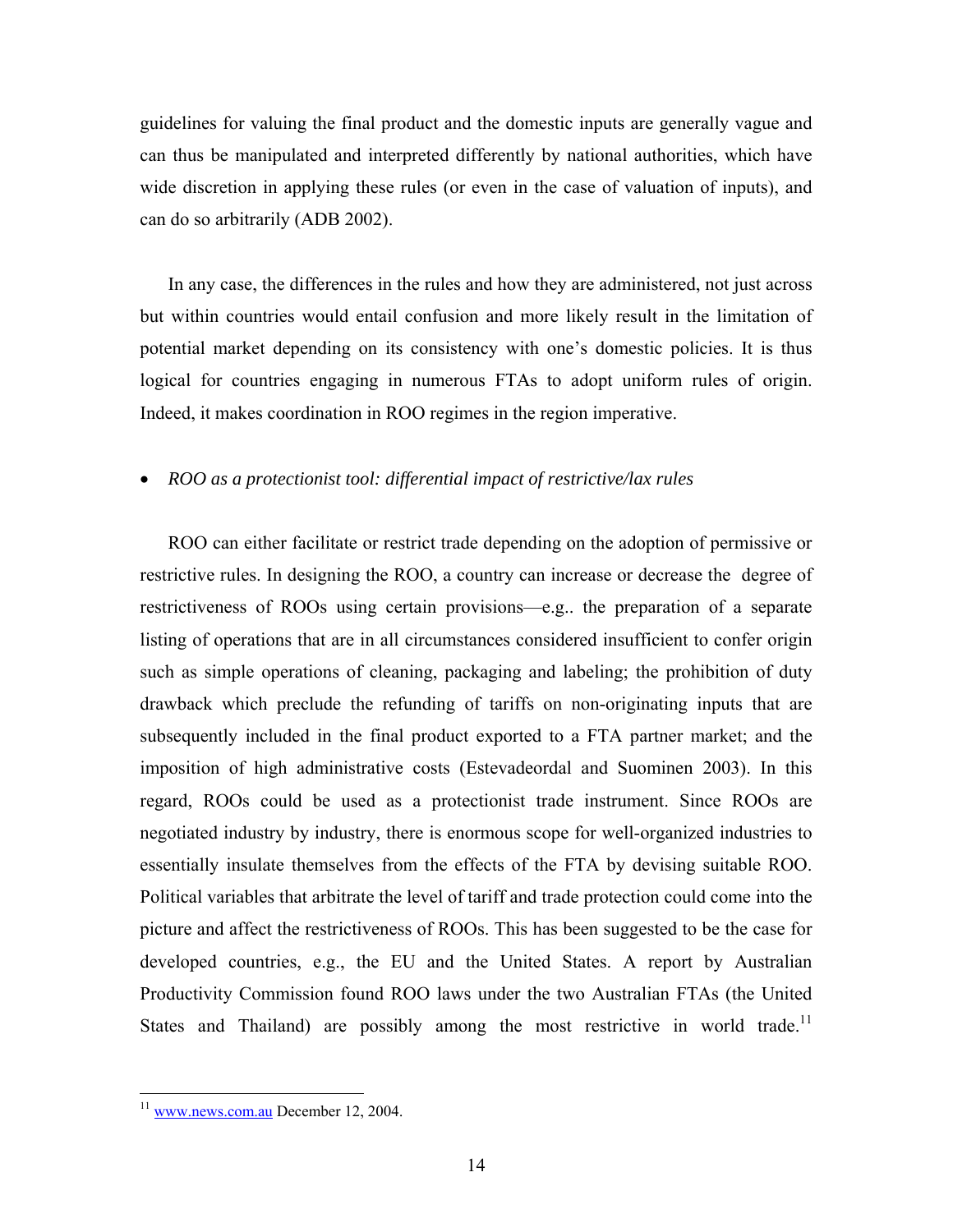Furthermore, agricultural products and textiles and apparels appear to have relatively more restrictive ROOs (Estevadeordal and Suominen 2003).

#### • *Issue of Investment diversion*

ROOs could be an important determinant of specialization patterns in preferential trade agreements. Restrictive ROOs could create an incentive to increase the amount of intermediate and final good manufacturing, processing and assembly done within the preferential area at the expense of the facilities in the other country which would otherwise have a comparative advantage. Firms base their decisions on production and location on country's trade protection creating an incentive for trade diversion in favor of a particular FTA to avail of the preferential treatment (ADB 2002). Furthermore, this may encourage intra-FTA producers to shift to suppliers in the cumulation area (Estevadeordal and Suominen 2003). This distortion causes an inefficient allocation of global resources (La Nasa 1995). For a larger FTA grouping with multiple members, ROO provision for cumulation would address this problem (at least as far as intraregional allocation is concerned).

#### • *Treatment of Duty Drawback*

Related to the issue of trade and investment diversions is the treatment of the duty drawback. Most preferential agreements prohibit duty drawbacks granted to nonoriginating materials used in the production of a final product for export to partner country. This policy discourages the use of third country inputs in the production processes and thus contributes to allocation inefficiencies. In addition, it could be very important for countries with heavy production links with third party manufacturing networks. Clearly, the policy on duty drawback reflects ROO restrictiveness and protectionist tendencies of receiving countries. The most affected would be an exporting developing country partner.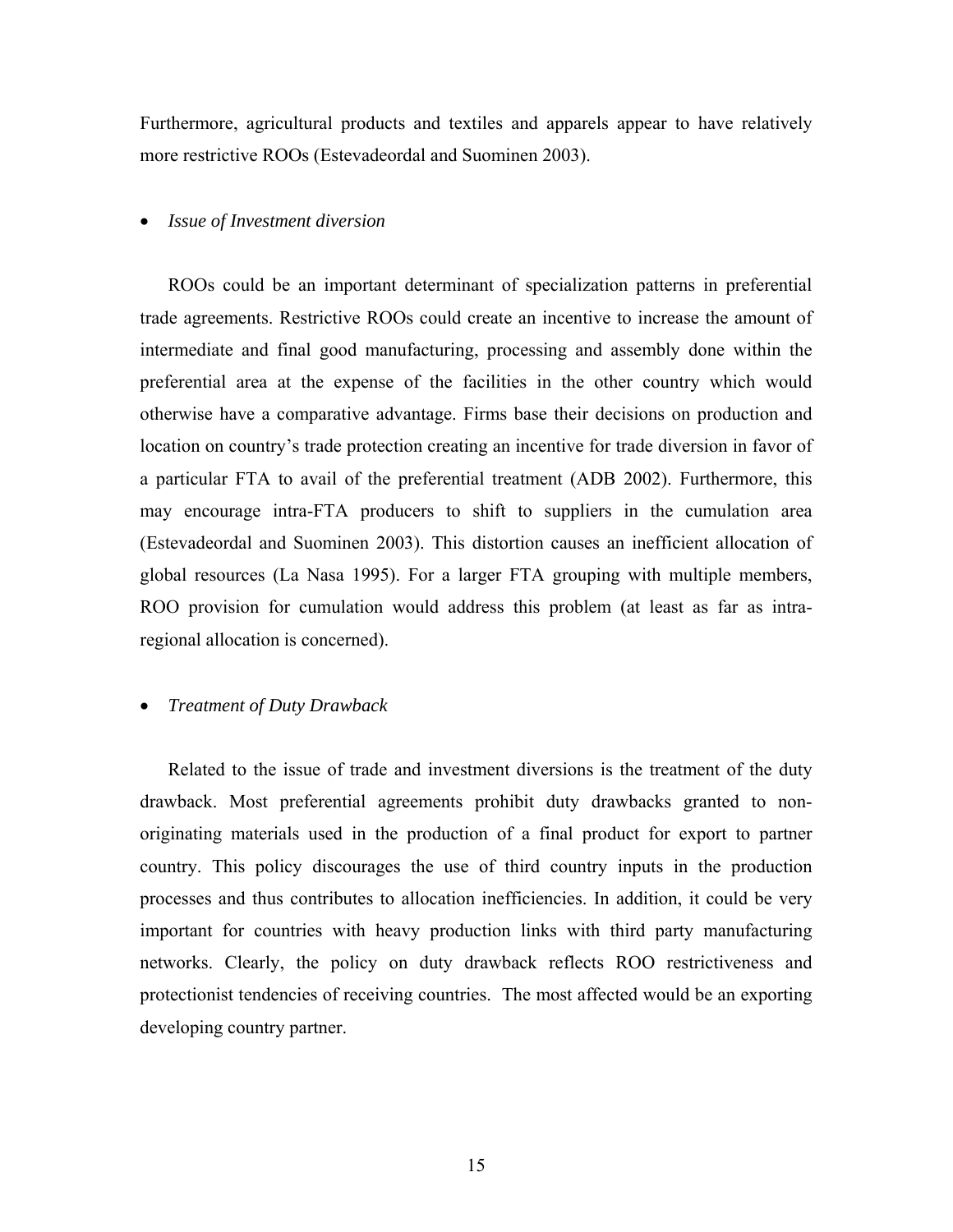These are just some of the major issues which the "new age" cooperation initiatives would need to deal with. Detailed issues about its administration can be even more important to actual trader and importer. Nonetheless, it is crucial that these general concerns be addressed in a rational framework when setting the best-practice ROO.

 The next section looks at the different ROO regimes in East Asia. This would provide an idea about the initial conditions and how serious these issues are in the region.

## **4. INVENTORY AND COMPARISON OF ROO REGIMES IN EAST ASIA RTAS**

There are currently at least 20 RTAs in East Asia. Bilateral FTAs involving East Asian countries, previously leaning more towards a multilateral (and unilateral) approach, have been rising in recent years. It would be difficult to keep track of the various bilateral arrangements especially those involving third-parties. As such, the discussion would focus mainly on ROOs not involving third party agreements.

ASEAN represents the largest grouping involving the East Asian countries considered in this paper. In addition, most of the other arrangements in East Asia would revolve around ASEAN, such the "ASEAN+1" agreements namely the ASEAN-China agreement, ASEAN-South Korea, and on-going negotiations between ASEAN and Japan; and as the East-Asia-wide initiative under the "ASEAN Plus Three" (APT) mechanism. More recently, there is also a proposal to forge a Comprehensive Economic Partnership of East Asia (CEPEA), a multilateral trade agreement that would encompass ASEAN Plus 6 (ASEAN+3 plus India, Australia and New Zealand).

In the case of bilateral agreements among East Asian countries, the most prominent are the various bilateral economic partnership agreement (EPA) being forged by Japan with individual ASEAN country, in parallel with its ASEAN-Japan track. This includes five which have been concluded and in force (with Singapore, Malaysia, Thailand,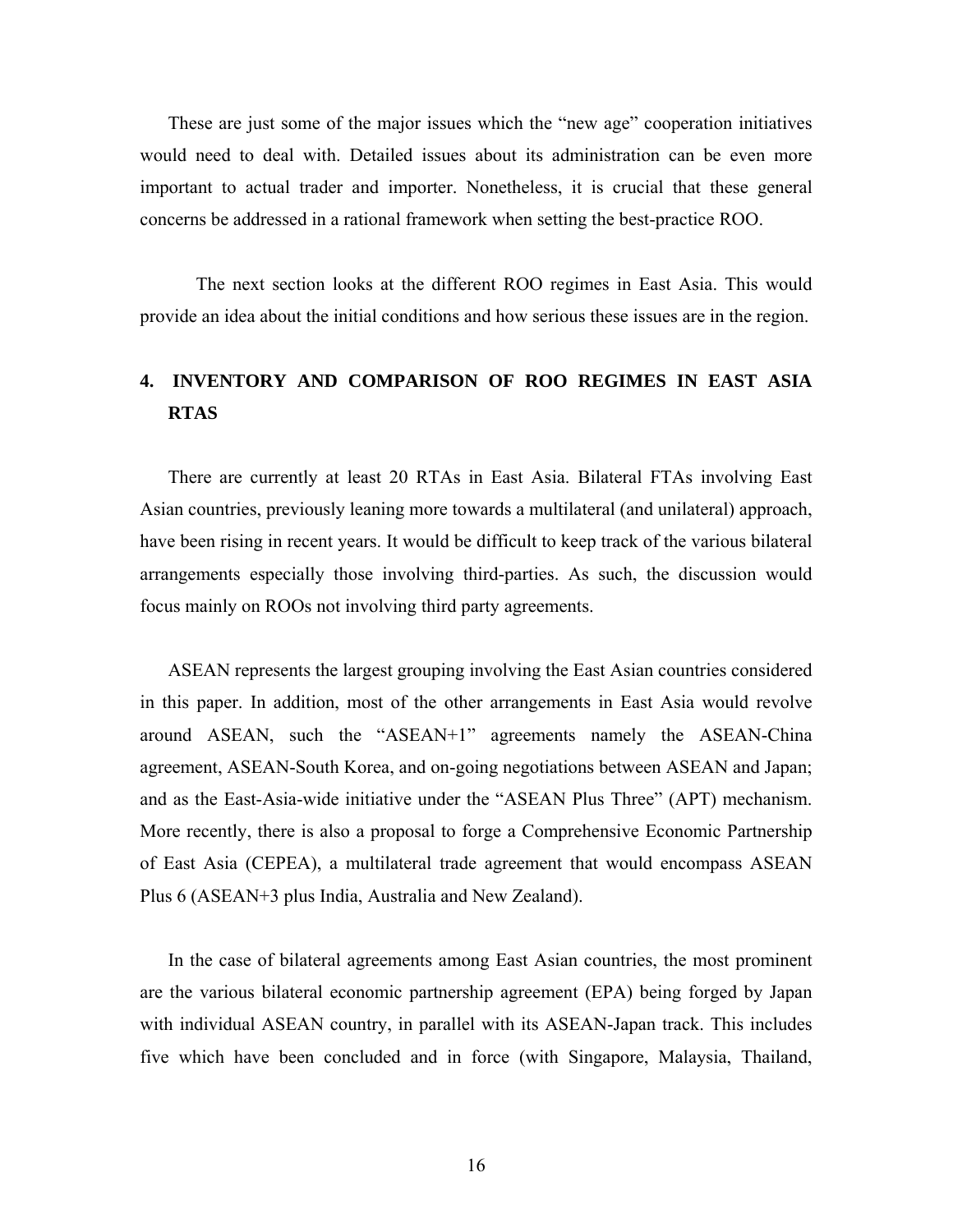Indonesia and Brunei). The Japan-Philippine EPA has been signed but as yet to be ratified by the Philippine Senate and Japan's EPA with Vietnam is in the process.

The inventory below would cover mainly the smaller East Asian grouping including ASEAN and the northeast countries of China, Japan and Korea. Nonetheless, the analysis, findings and discussion could easily be extended and would be applicable to all the 16 East Asian countries.

#### $\triangleright$  ASEAN (AFTA) ROO

The AFTA ROO provides that:

- *(i) A product shall be deemed to be originating from ASEAN Member States, if at least 40 percent of its content originates from any Member States;*
- *(ii) Locally-procured materials produced by established licensed manufacturers, in compliance with domestic regulations, will be deemed to have fulfilled the CEPT origin requirement; locally-procured materials from other sources will be subjected to the CEPT test for the purpose of origin determination;*
- *(iii) Subject to sub-paragraph (i) above, for the purposes of implementing the provisions of Rule 1 (b), products worked on and processed as a result of which the total value of the materials, parts or produce originating from non-ASEAN countries or of undetermined origin does not exceed 60 percent of the FOB value of the product produced or obtained and the final process of manufacture is performed within the territory of the exporting Member State.*

As observed by Estevadeordal and Suominen (2003), the AFTA ROO is prominent for its generality in application, originally utilizing just the single method of value-added criterion. It provides for 40 percent regional value added content (RVA) to qualify as originating good for non-wholly produced or obtained goods. At least on paper, the rule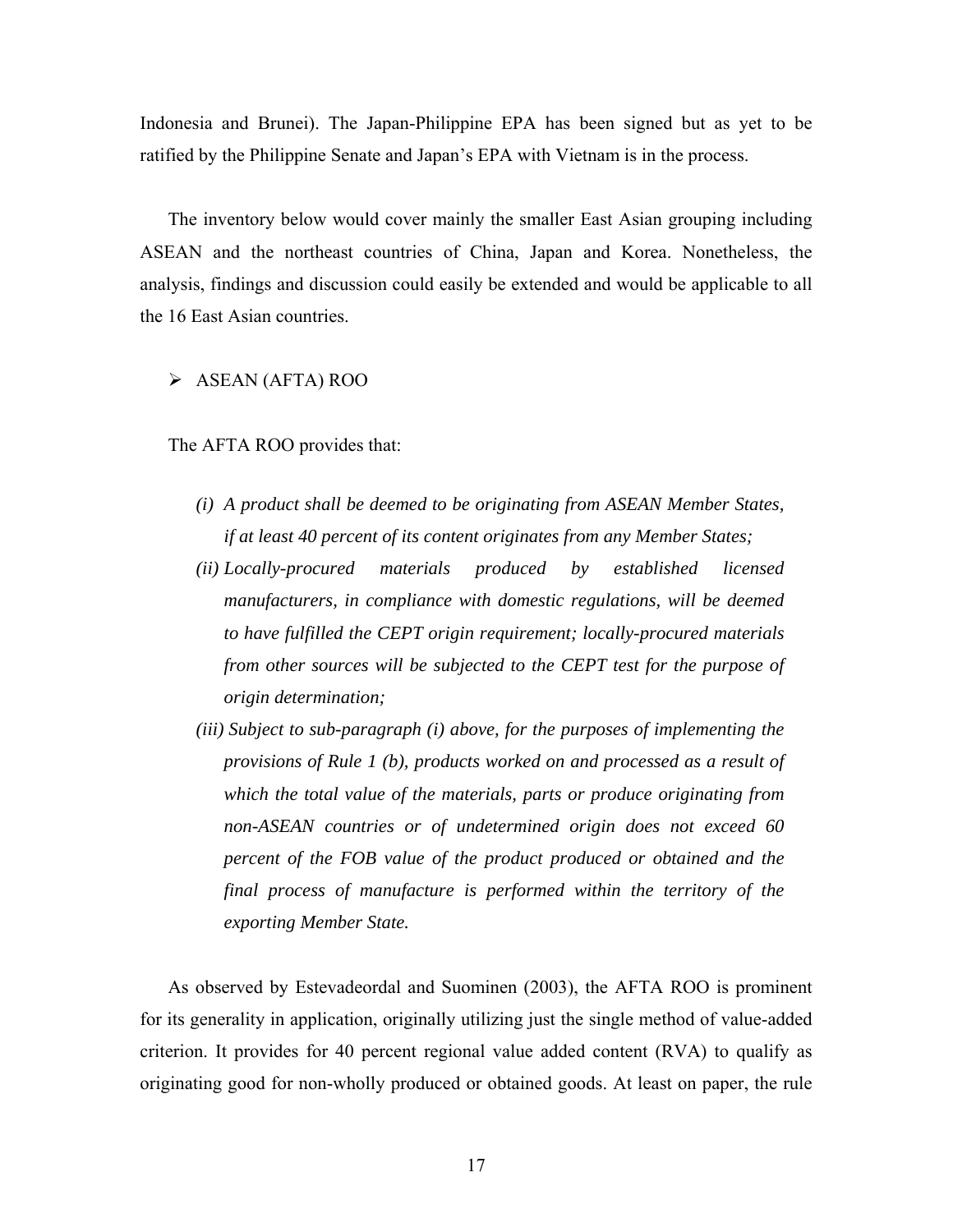is simple and relatively generous provision for imported inputs. The main reason for this is the reliance of most member countries on electronics and textile and garments for their exports, products produced within GPNs accounting for low value-added/local content, such that even 40 percent VA may be too high. Reforms of the ROO were sought to further clarify and simplify procedures so that in 2003, the AFTA decided in principle to adopt the CTC (change in tariff heading) rule as a general alternative rule to 40 percent RVA, starting with priority sectors based on private sector requests and those sectors prioritized by the AEM for accelerated integration (AFTA Council, 2003).

It has started to introduce CTC as a substitute criterion. Earlier product coverage is limited to: iron  $\&$  steel products in HS Chapter 72, textiles and textiles products, wheat flour, aluminum and wood-based products. An increasing number of products are now being covered to apply CTC as alternative criteria to the VA rule for products in additional nine priority sectors, namely: (i) agro-based products; (ii) automotives; (iii) e-ASEAN; (iv) electronics; (v) fisheries; (vi) healthcare; (vii) rubber-based products; (viii) textiles and apparels; and (ix) wood-based products.

ASEAN is also further refining its cumulation rule and developing a "partial" cumulation approach-- that is, even goods of "partial" origin not having satisfied the 40 percent threshold can be cumulated as part of RVA. The practice in ASEAN is to count "components as part of ASEAN content which themselves have ASEAN content of 40 percent or more." Upon recommendation during the September 2004 AFTA Council Meeting, the percentage content requirement was reduced to 20 percent of ASEAN content.

This move is envisioned to help most developing ASEAN member countries, whose sources of inputs, given the GPN structure would come from outside the region. Some estimates show that in most ASEAN countries, for major manufactured exports (e. g. textile, garments and electronics) total ASEAN content is less than 20 percent (Manchin and Pelkmanns-Balaoing, 2007).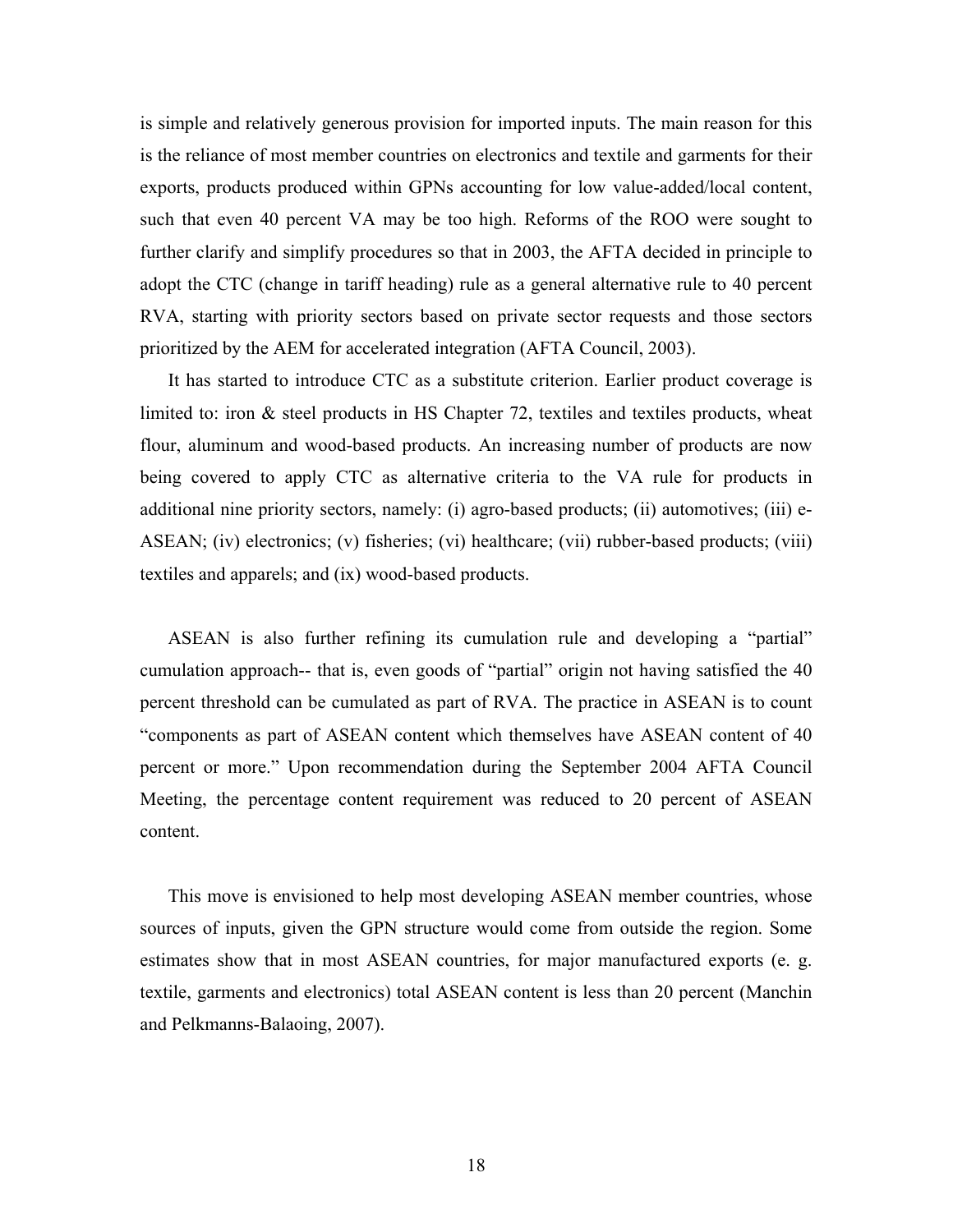Hence, in general, reforms to simplify the ROO are continuously being sought. However, there are no provisions as yet for the treatment of duty drawback or the Absorption or Roll Back principle.

#### *The Issue of low utilization rate*

Rules of origin, no matter how simple, would necessarily dampen the utilization rate of trade preference. Of course, the more complex it is, the larger the dampening effect. Indeed, such is the finding for AFTA. Despite the fact that as noted by many, AFTA ROO is among the simplest, CEPT utilization rates have been low. Some studies estimate that only about 3 percent of intra-ASEAN trade used the CEPT rates (Baldwin, 2006). JETRO reports that in 2002, only 11 percent of Thailand's exports to AFTA and 4.1 percent for Malaysia used the CEPT. This is far below the utilization rates in the EU which are rarely below 50 percent.





While a large part of this can be explained by the already generally low MFN tariffs of ASEAN, much would be due to practical reasons that yield high cost of administration and compliance. This implies a need to for continuous reforms in ROO.

JETRO (2004) on ASEAN's FTAs and Rules of Origin reports some improvement in the share of CEPT exports. It noted that the share of CEPT exports to total ASEAN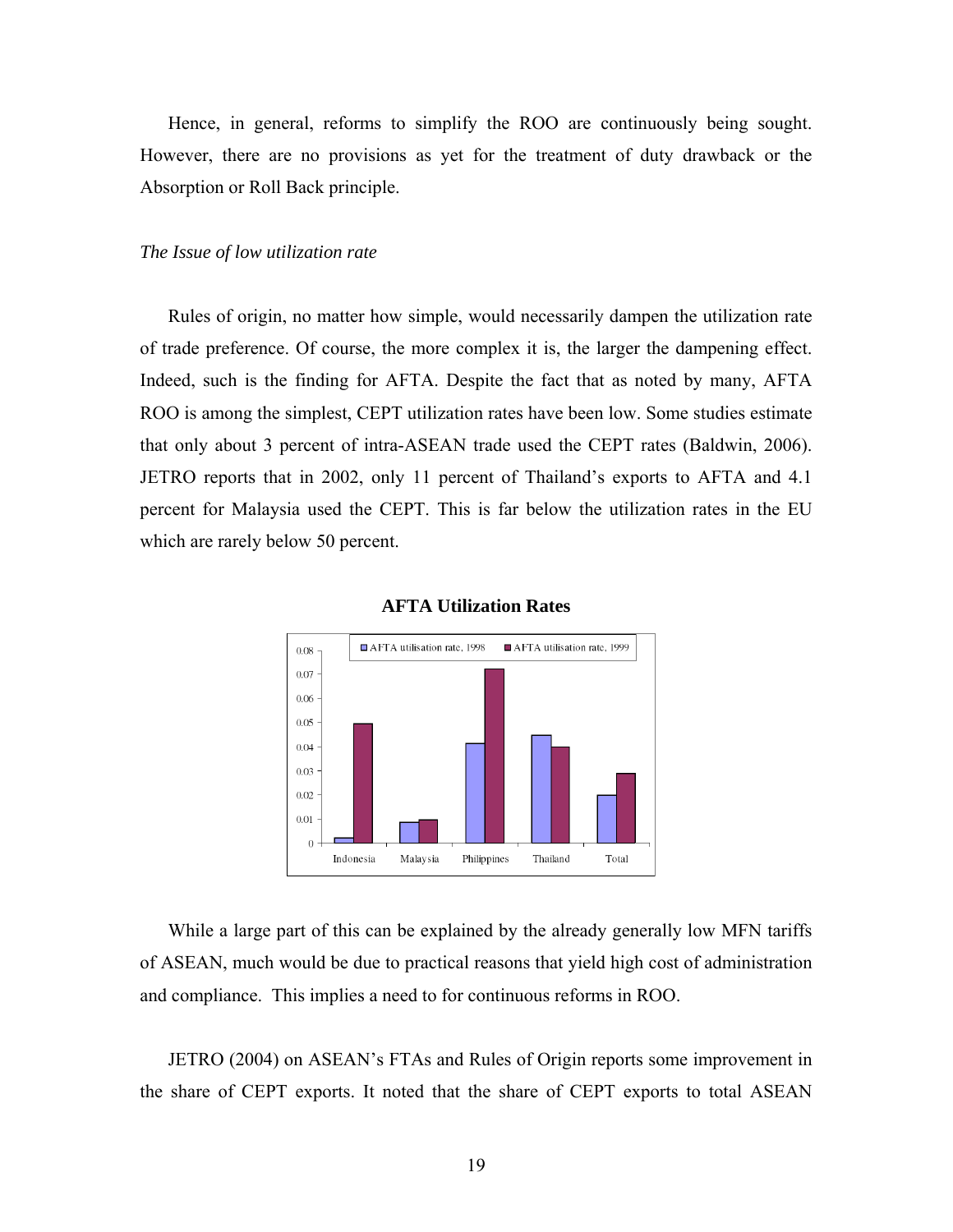exports more than doubled from 10.8 percent in 2002 to 22.5 percent in 2003. This likely indicates better utilization of the CEPT preference. This could also indicate that reforms undertaken do matter.

#### $\triangleright$  ASEAN + 1 ROO

In addition to the ASEAN Free Trade Area, ASEAN as a whole is also engaged with various Dialogue Partners to implement or discuss free trade areas under the "ASEAN plus" framework. Agreements have been signed with China (ACFTA) and Korea (AKFTA). Other dialogue partners for potential partnerships include Australia-New Zealand, India, EU and the United States.

Both ACFTA and AKFTA adopt the general 40 percent local/regional value added (RVA) rule, with full cumulation. They also provide for alternative rule using CTC for certain products. The progression from AFTA to ASEAN plus one, thus far, has been towards more flexibility (and thus less restrictiveness). The ACFTA ROO is more flexible (and less restrictive) than AFTA ROO covering a larger number of products with alternative CTC rule. These include 424 (HS6) textile and textile products items, 2 items of preserved fish, 6 items of wool, 22 of leather goods, 14 for furskins and 4 item lines of footwear. The AKFTA appears even more liberal with even larger product coverage allowed to use CTC as an alternative rule (except for a few cases in the automotive sector where the RVA requirement is 45 percent). It even introduces the novel approach of back-to-back Certificate of Origin (CO) for re-exports of partner A into partner B of products which was first exported by partner C into A, e.g. transit exports of Singapore from another ASEAN country (Manchin and Pelkmans-Balaoing, 2007).

A continuing trend toward a more liberal approach would bode well for the achievement of a best-practice East Asia ROO.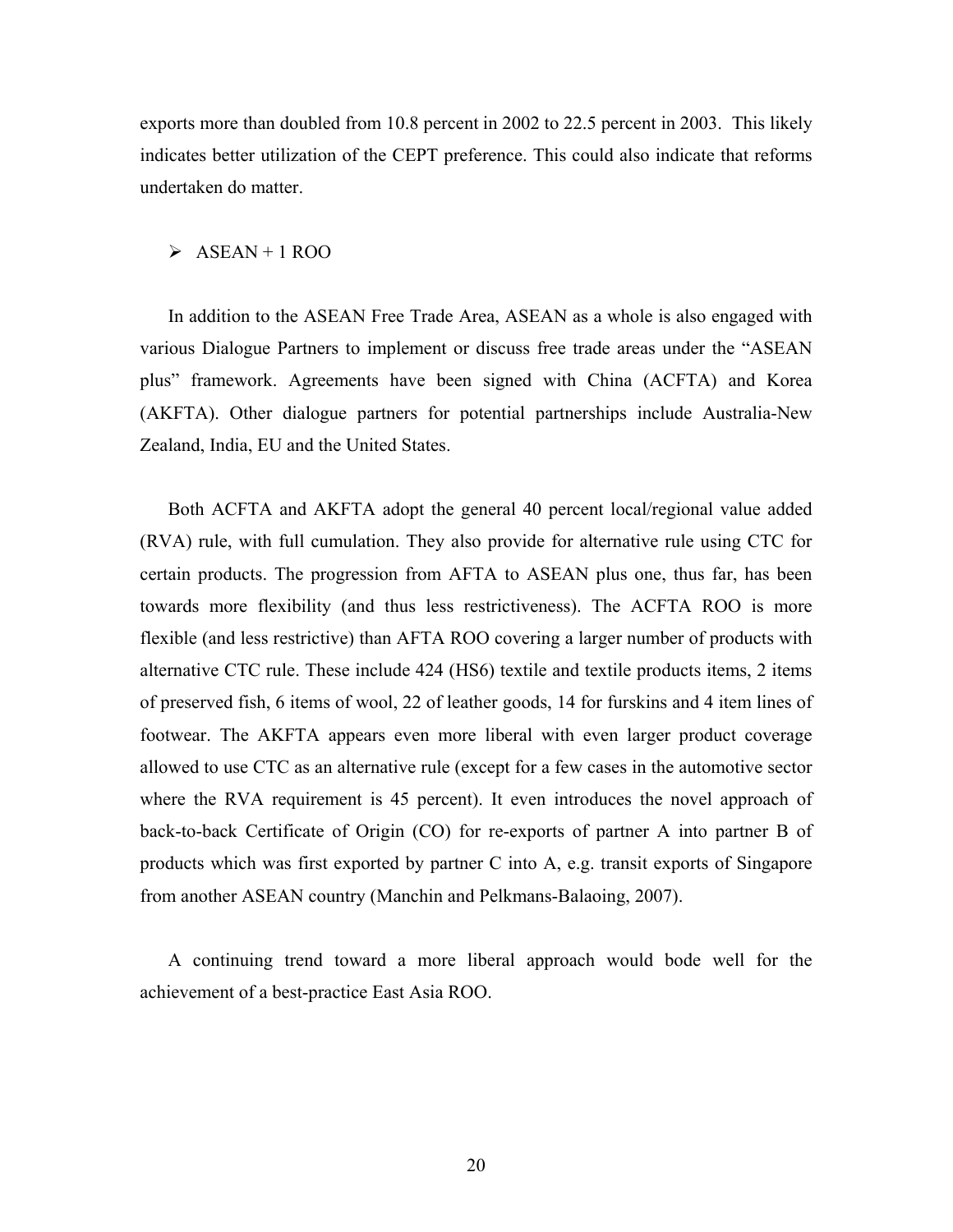#### $\triangleright$  Bilateral FTAs among East Asian countries

Among the northeast countries (China, Japan and Korea), Japan has been the most active in pursuing bilateral agreements with other East Asian countries, specifically ASEAN-6 and Vietnam.<sup>12</sup> Its strategy is to follow a dual track approach of forging bilateral partnership with individual ASEAN country along side negotiating an agreement with ASEAN as a group. A number of reasons have been cited, including the most practical one of threshing out first the details and difficult areas with specific countries, which would pave the way for a smoother implementation of an ASEAN-Japan partnership. The bilateral agreements forged by Japan with individual ASEAN countries are intended to be incorporated (as annexes) in the ASEAN-Japan FTA (AJEPA). If individual EPAs are not completed by the time AJEPA is concluded, the ROO will not be open to renegotiation.

The advantage of the dual track approach of Japan is the opportunity for one country to demand more flexible terms from Japan than what would otherwise happen in negotiating as a group. However, this is also a disadvantage since in all probability, a non-uniform outcome per industry across country would result, which would make consolidation difficult later on. While ACFTA and AKFTA are in essence also a series of bilateral agreements, with each country having bilateral negotiations with China and Korea in terms of preferences, at least, the ROO regime would be uniform per product. And as it turns out (as earlier discussed), what has emerged is even more liberal ROO regime than AFTA.

In examining Japan's bilateral with individual ASEAN countries, the trend is similar, although generally more restrictive. The earliest of Japan's EPA, that with Singapore, is indeed generally more restrictive than the newer EPAs of Japan. JSEPA (Japan-Singapore EPA) is characterized by particularly complex ROO especially for agricultural products, textiles and apparel (Manchin and Pelkmans-Balaoing, 2007). Majority uses

 $\overline{a}$ 

<sup>&</sup>lt;sup>12</sup> Singapore and Thailand are of course more prolific, starting much earlier on in their pursuit of bilateral agreements, but Japan has been the more active with respect to forging partnerships with other East Asian countries, as Singapore and Thailand are already being a member of ASEAN.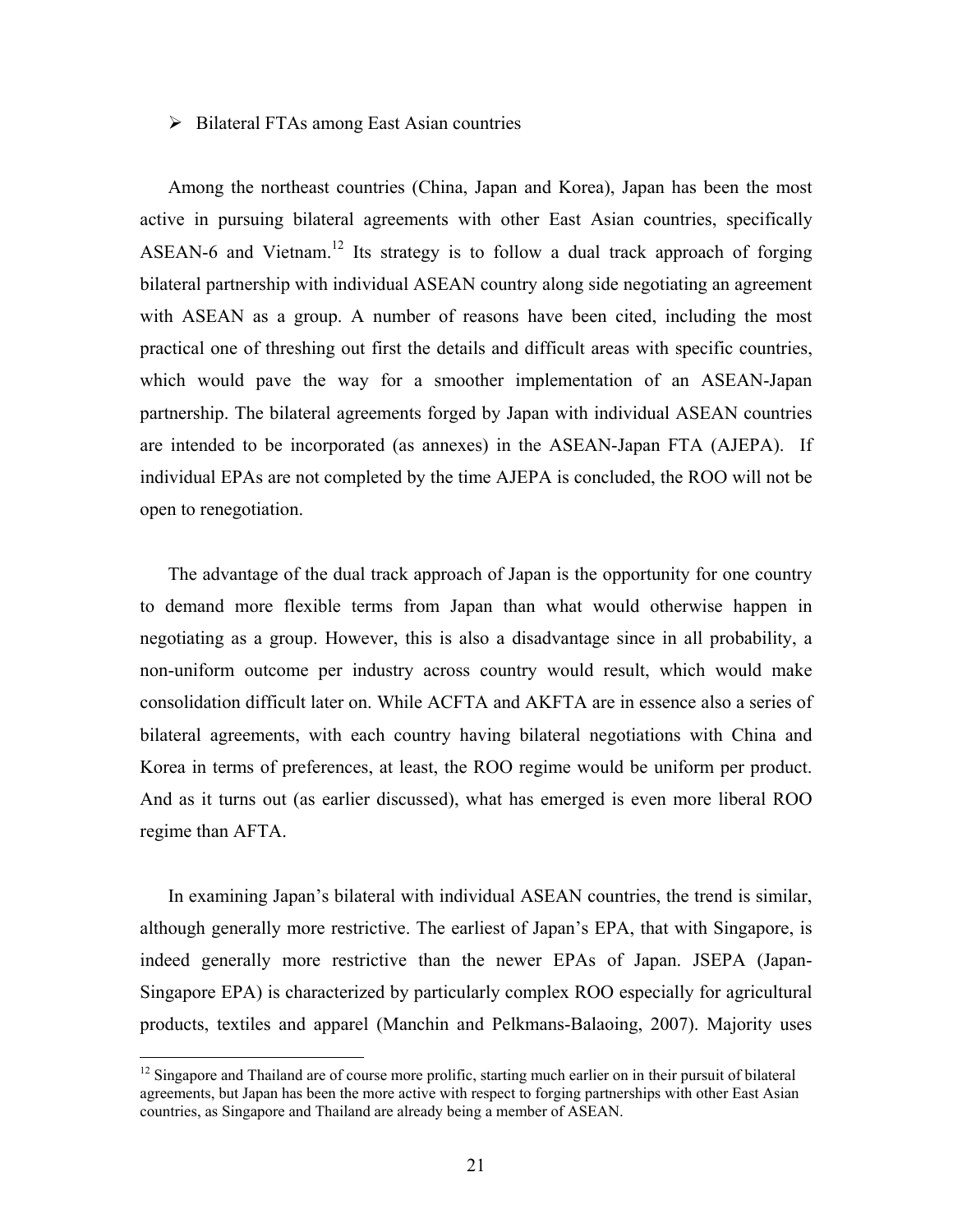mainly the change of tariff heading rule defined for specific products. Alternative RVC rule is allowed for a few products but at a high rate of 60 percent and where it is lower than 40 percent, the RVA rule is an additional rule. However, Singapore and to a lesser extent Japan, already have duty-free MFN status so that the ROO regime (and for that matter, the preferential treatment) is almost immaterial. *De minimis* is also provided for, but as a product specific rule.

Japan's more recent EPA has less restrictive ROO compared to JSEPA. The general rule is the CTC approach, defined for specific products, but in many cases, an alternative VA rule of 40 percent as in AFTA is used. As in JSEPA, there is provision for *de minimis*, but as a product specific rule.

Kawai and Wignaraja (2007) provide an overview of the main ROOs adopted by 30 concluded FTAs in East Asia. Their summary table is reproduced here as Table 2 below. Their study notes that majority of FTAs in East Asia (20) have adopted a combination of the three ROOs rather than applying a single rule. The AFTA and the ASEAN-PRC FTA use what they consider the simplest ROO—the VA rule, which specifies a 40 percent regional value content across all tariffs. They observe that the developed countries in East Asia, namely Japan, Korea and Singapore, tend to use a combination of ROOs, adding to the complexity and costs for business.

With respect to types of products, they provide some additional insights. For example, they note some variation in the case of major automotive and automotive parts in 11 major concluded FTAs (see Table 3- lifted from Table 10 of Kawai and Wignaraja, 2007). The VA rule is generally 40 percent for AFTA and ASEAN-China, but higher for ASEAN-Korea at 45 percent. The VA criterion is 60 percent in Japan-Malaysia for HS8703 and 8711 in contrast with 40 percent in Japan-Thailand FTA for the same two products. There are similarly instances in the case of Singapore-Australia FTA and Thailand-Australia FTA.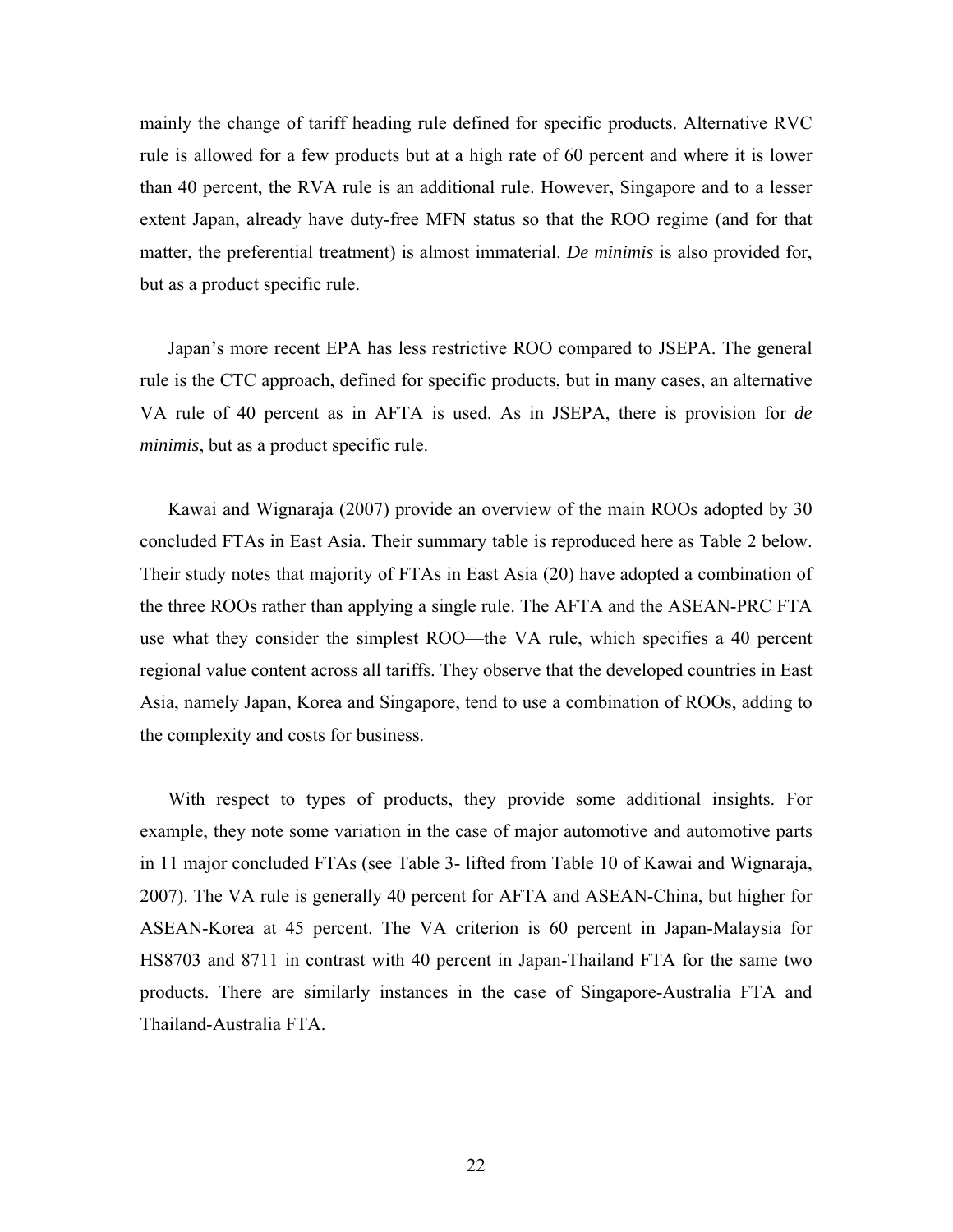In sum, some key observations can be gleaned from examining the ROO regimes in the various FTAs in East Asia:

- The relatively simple and liberal ROO provision of AFTA, and the generality in application. In addition, reforms being sought lean towards more liberal rules by "expanding/easing standards"
- The existing FTAs in East Asia (again, limited to ASEAN-10 plus China, Japan and Korea) are more or less consistent with AFTA ROO, with the use of 40 percent RVA.
- Most sensitive sectors for most countries include automotive, textile and garments sectors.
- There is a trend toward using CTC as an alternative rule, albeit being defined for product specific countries.
- Japan appears to have greater tendency for more restrictive ROO.
- However, in general, there is a trend towards progressively more liberal ROO regime in East Asia.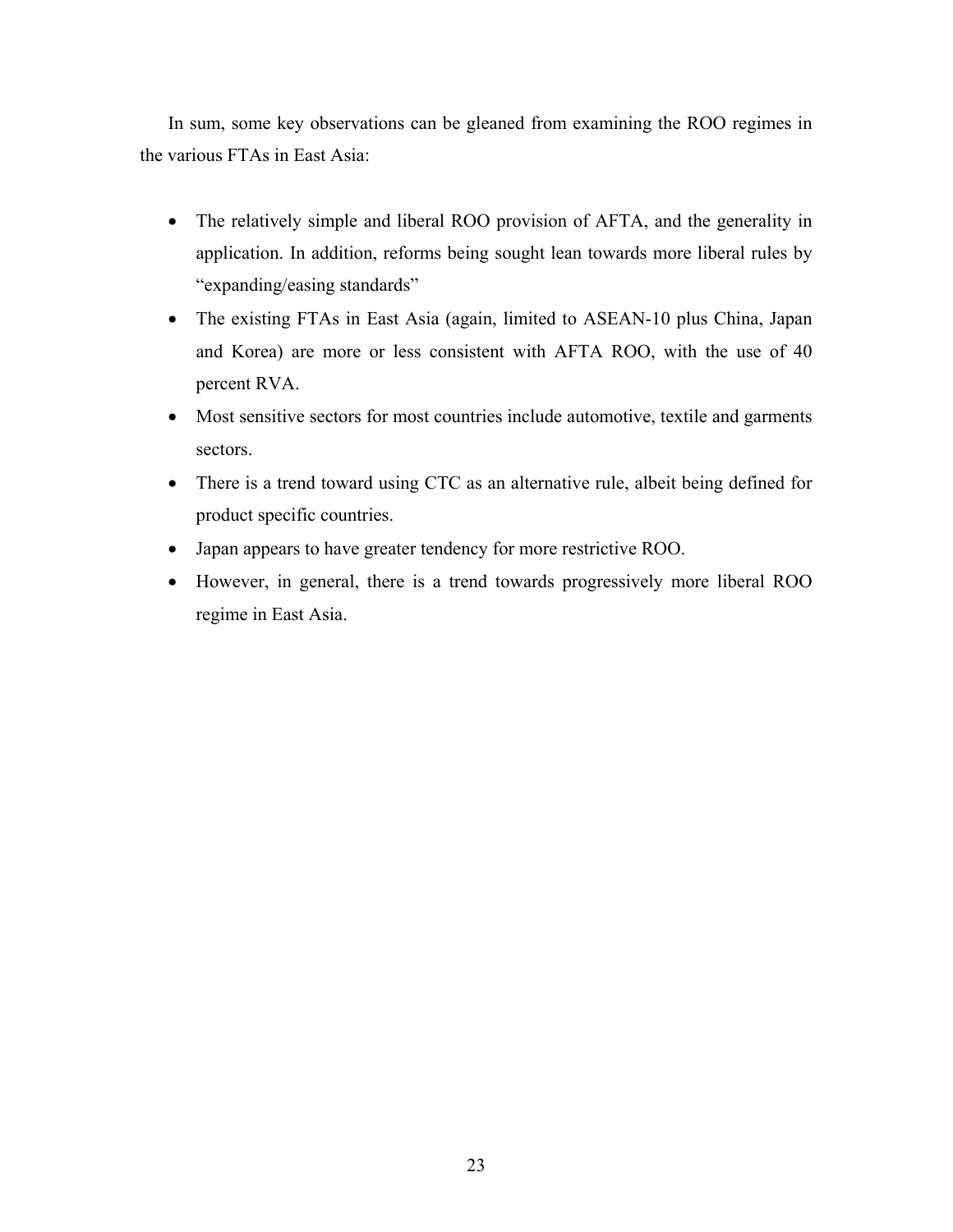**Table 2. Rules of Origin of Concluded FTAs/a in East Asia, 2007** 

|                | <b>Agreement</b>                                                      | <b>Notes</b>                                                                                                                                                                                                                                                                   | Compared with AFTA (40%)<br>VA rule    |  |
|----------------|-----------------------------------------------------------------------|--------------------------------------------------------------------------------------------------------------------------------------------------------------------------------------------------------------------------------------------------------------------------------|----------------------------------------|--|
|                | <b>Value-Added Rule (VA) only (3 FTAs)</b>                            |                                                                                                                                                                                                                                                                                |                                        |  |
| -1             | Singapore-New Zealand Closer Economic<br>Partnership Agreement (2001) | At least 40% of the cost is of New Zealand or Singapore<br>origin, and the last place of manufacture is in New Zealand or<br>Singapore                                                                                                                                         | consistent                             |  |
| $\overline{2}$ | Singapore-Australia Free Trade Agreement<br>(2003)                    | For manufactured products: (a) Local value-added (VA)<br>content of 50% or (b) VA content of 30% for 114 tariff<br>subheadings. These include electrical $&$ electronic equipment<br>and precision instruments.                                                                | some products more/less<br>restrictive |  |
| 3              | Singapore-Jordan Free Trade Agreement (2005)                          | All products, with the exception of textile and apparel goods,<br>need only fulfill a general rule of origin of a relatively low<br>threshold of 35% local VA content. For textile and apparel<br>goods, specific process rules apply.                                         | less restrictive                       |  |
|                | VA and/or Change of Tariff Classification (CTC) Rules (3 FTAs)        |                                                                                                                                                                                                                                                                                |                                        |  |
|                | Taipei, China-Panama Free Trade Agreement<br>(2004)                   | Regional VA content requirement: 35%, 40%, 45%                                                                                                                                                                                                                                 | some products more/less<br>restrictive |  |
| 2              | Thailand-New Zealand Closer Economic<br>Partnership Agreement (2005)  | Regional VA content requirement: 50%                                                                                                                                                                                                                                           | more restrictive                       |  |
| 3              | PRC-Chile Free Trade Agreement (2006)                                 | Regional VA content requiremet: 40% or 50%                                                                                                                                                                                                                                     | some products more restrictive         |  |
|                | VA and/or Specific Product Rules (4 FTAs)                             |                                                                                                                                                                                                                                                                                |                                        |  |
|                | Asia-Pacific Trade Agreement (1976)                                   | Regional VA content requirement: 45% for most products.<br>Special Criteria Percentage: Products originating in Least<br>Developed Participating States can be allowed a favorable 10<br>percentage points applied to the percentages established in<br>Rules 3 and 4 of APTA. | more restrictive                       |  |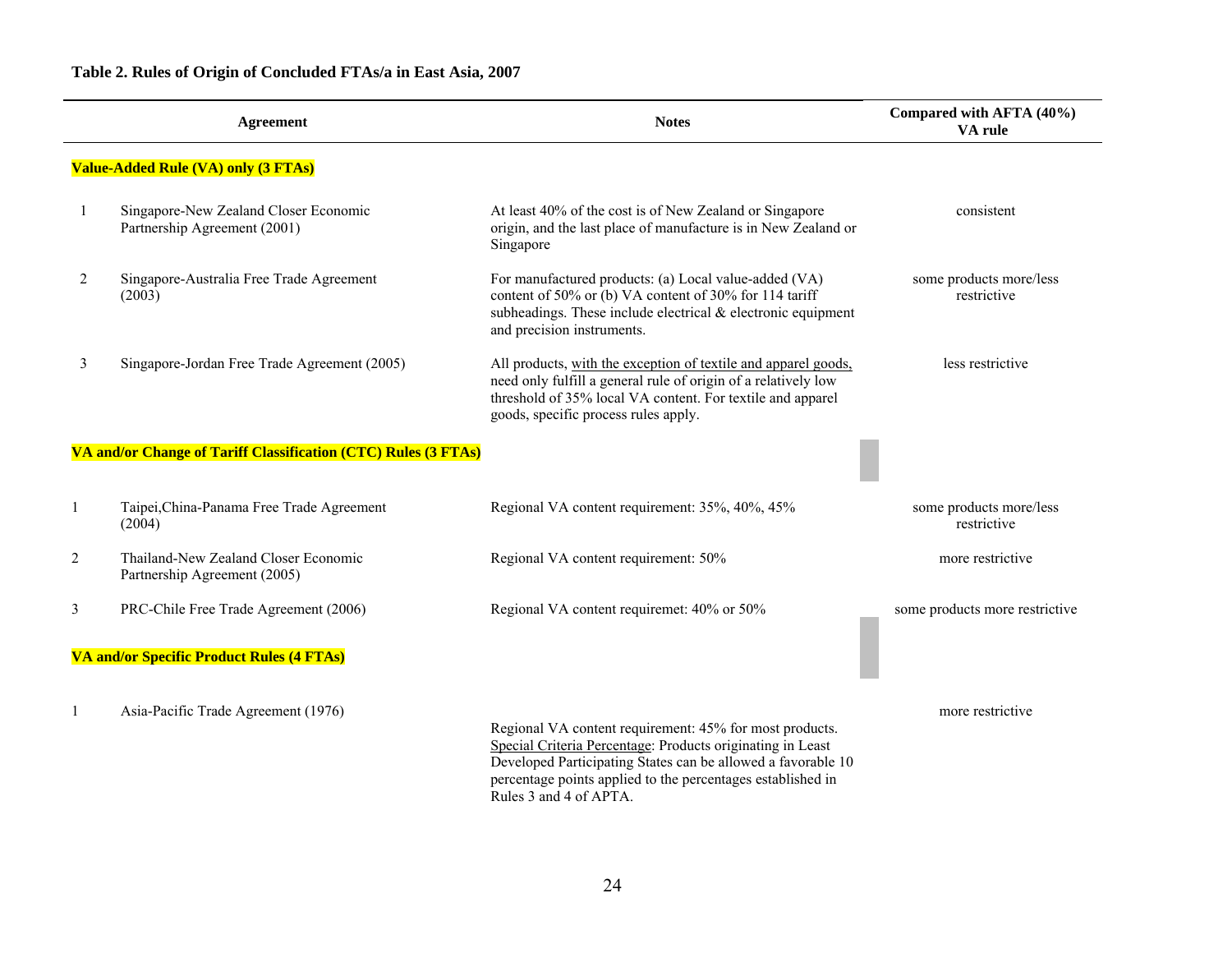| $\overline{2}$ | <b>ASEAN Free Trade Agreement (1993)</b>                                        | Local or regional VA content of 40% or product specific rule<br>for the following sectors: (a) Process criterion for textiles and<br>textile products; (b) Change in chapter rule for wheat flour; (c)<br>CTC for wood-based products; (d) CTC for certain aluminum<br>and articles thereof.                                                                   |                                        |
|----------------|---------------------------------------------------------------------------------|----------------------------------------------------------------------------------------------------------------------------------------------------------------------------------------------------------------------------------------------------------------------------------------------------------------------------------------------------------------|----------------------------------------|
| 3              | ASEAN-PRC Free Trade Agreement (2005)                                           | Regional or local VA content of 40% or product specific rule.<br>Process criterion required for textiles and textile products.                                                                                                                                                                                                                                 | consistent                             |
| 4              | PRC-Pakistan Free Trade Agreement (2006)                                        | Regional VA content requirement: 40%                                                                                                                                                                                                                                                                                                                           | consistent                             |
|                | <b>Combination of all Rules (VA, CTC, SP, others) (20 FTAs)</b>                 |                                                                                                                                                                                                                                                                                                                                                                |                                        |
| 1              | Singapore-European Free Trade Association<br>(EFTA) Free Trade Agreement (2001) | Regional VA content requirement: 40% or 50%                                                                                                                                                                                                                                                                                                                    | some products more restrictive         |
| $\overline{2}$ | Japan-Singapore Economic Agreement for a New-Age<br>Partnership (2002)          | For manufactured products, change in tariff heading (CTH) for<br>all imported inputs used in the manufacture of the product;<br>Singapore must be the place where the last substantial<br>manufacture takes place. Additional flexibility for 264<br>products; CTH or local value-added content (VA*) of 60%.                                                  | more restrictive                       |
| 3              | Korea-Chile Free Trade Agreement (2004)                                         | Regional or local VA content requirement: 30% or 45%                                                                                                                                                                                                                                                                                                           | some products more/less                |
| 4              | PRC-Hong Kong, China Closer Economic Partnership<br>Arrangement (2004)          | Local VA content requirement: 30%                                                                                                                                                                                                                                                                                                                              | less restrictive                       |
| 5              | PRC-Macao Closer Economic Partnership<br>Arrangement (2004)                     | Local VA content requirement: 30%                                                                                                                                                                                                                                                                                                                              | less restrictive                       |
| 6              | Singapore-United States Free Trade Agreement<br>(2004)                          | For manufactured products, (a) CTC for all imported inputs<br>used in the manufacture of the product; Singapore must be the<br>place where the last substantial manufacture takes place; (b)<br>Regional value-added content (VA*) of 35-60% (applies<br>mainly to electronic products); (c) Process rule (applies mainly<br>to chemicals and petrochemicals). | some products more/less<br>restrictive |
| 7              | Korea-European Free Trade Association (EFTA)<br>Free Trade Agreement (2005)     | Regional VA content requirement: 25%, 30%, 45%, 50%, or<br>60%                                                                                                                                                                                                                                                                                                 | some products more/less<br>restrictive |
| 8              | Singapore-India Comprehensive Economic<br>Cooperation Agreement (2005)          | Local VA content requirement: 40%                                                                                                                                                                                                                                                                                                                              | consistent                             |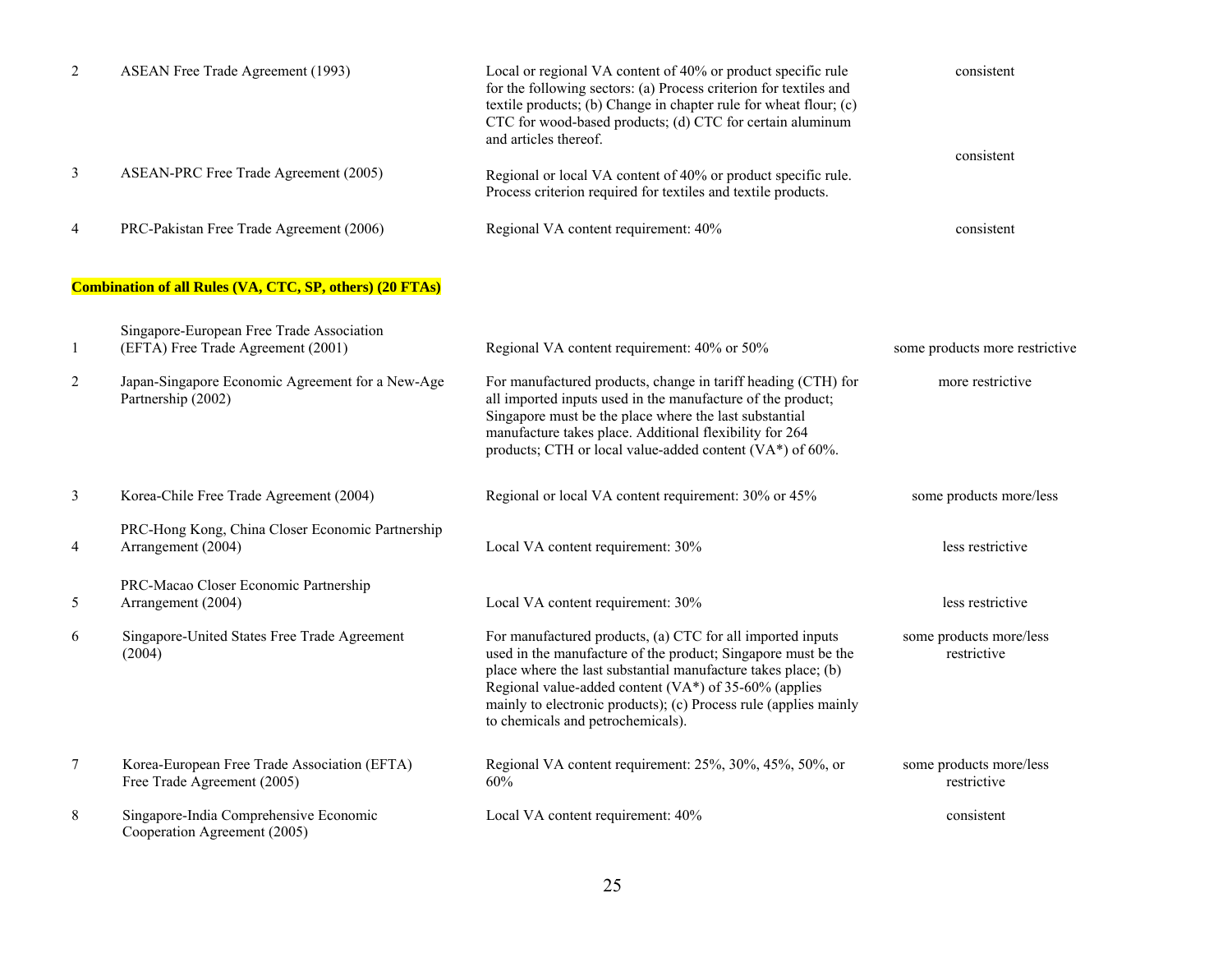| 9  | Japan-Mexico Economic Partnership Agreement<br>(2005)                                                                                   | Regional or local VA content requirement: 50%, 65%, or<br>70%                                                                                                                                                                                          | more restrictive                       |
|----|-----------------------------------------------------------------------------------------------------------------------------------------|--------------------------------------------------------------------------------------------------------------------------------------------------------------------------------------------------------------------------------------------------------|----------------------------------------|
| 10 | Thailand-Australia Free Trade Agreement (2005)                                                                                          | Regional VA content requirement: 40-45 or 55%                                                                                                                                                                                                          | some products more restrictive         |
| 11 | ASEAN-Korea Free Trade Agreement (2006)                                                                                                 | Regional VA content requirement: 40%, 50%, or 60%.<br>Specific manufacturing process for textiles and garments.                                                                                                                                        | some products more restrictive         |
| 12 | Japan-Malaysia Economic Partnership<br>Agreement (2006)                                                                                 | Regional VA content requirement: 40%                                                                                                                                                                                                                   | consistent                             |
| 13 | Japan-Philippines Economic Partnership<br>Agreement (2006)                                                                              | Regional VA content requirement: 40%                                                                                                                                                                                                                   | consistent                             |
| 14 | Trans-Pacific Strategic Economic Partnership<br>Agreement (2006)                                                                        | A product will qualify for preferential treatment if (a) it meets<br>the specific rule of origin applicable to it (in many cases, this<br>is a liberal CTH rule) or (b) where so stipulated, if at least<br>45% of the cost originates from the party. | more restrictive                       |
| 15 | Singapore-Panama Free Trade Agreement (2006)                                                                                            | Local VA content requirement: 35%                                                                                                                                                                                                                      | less restrictive                       |
| 16 | Korea-Singapore Free Trade Agreement (2006)                                                                                             | Regional VA content requirement: 55%                                                                                                                                                                                                                   | more restrictive                       |
| 17 | Japan-Thailand Economic Partnership Agreement (2007)                                                                                    | Regional VA content requirement: 40%                                                                                                                                                                                                                   | consistent                             |
| 18 | Japan-Chile Strategic Economic Partnership<br>Agreement (2007)                                                                          | Local VA content requirement: 30% or 45%                                                                                                                                                                                                               | some products more/less<br>restrictive |
| 19 | Japan-Brunei Economic Partnership Agreement (2007)                                                                                      | Regional VA content requirement: 40%                                                                                                                                                                                                                   | consistent                             |
| 20 | Regional VA content requirement: 35/45%; 40/50%; 55%<br>Korea-United States Free Trade Agreement (2007)<br>(build-up/build-down method) |                                                                                                                                                                                                                                                        | some products more/less                |
|    |                                                                                                                                         |                                                                                                                                                                                                                                                        | restrictive                            |

*Note:*

/a The list does not include Taipei,China-Nicaragua FTA; Laos-Thailand PTA; PTA of Group of Eight Developing Countries (PTA-D-8); Taipei,China-Guatemala FTA; PRC-Thailand PTA; and Taipei-China-El Salvador-Honduras FTA.

*Source: reproduced from Table 9 in Kawaiand Wignaraja, 2007. ASEAN+3 or ASEAN+6: Whi8ch Way Forward?*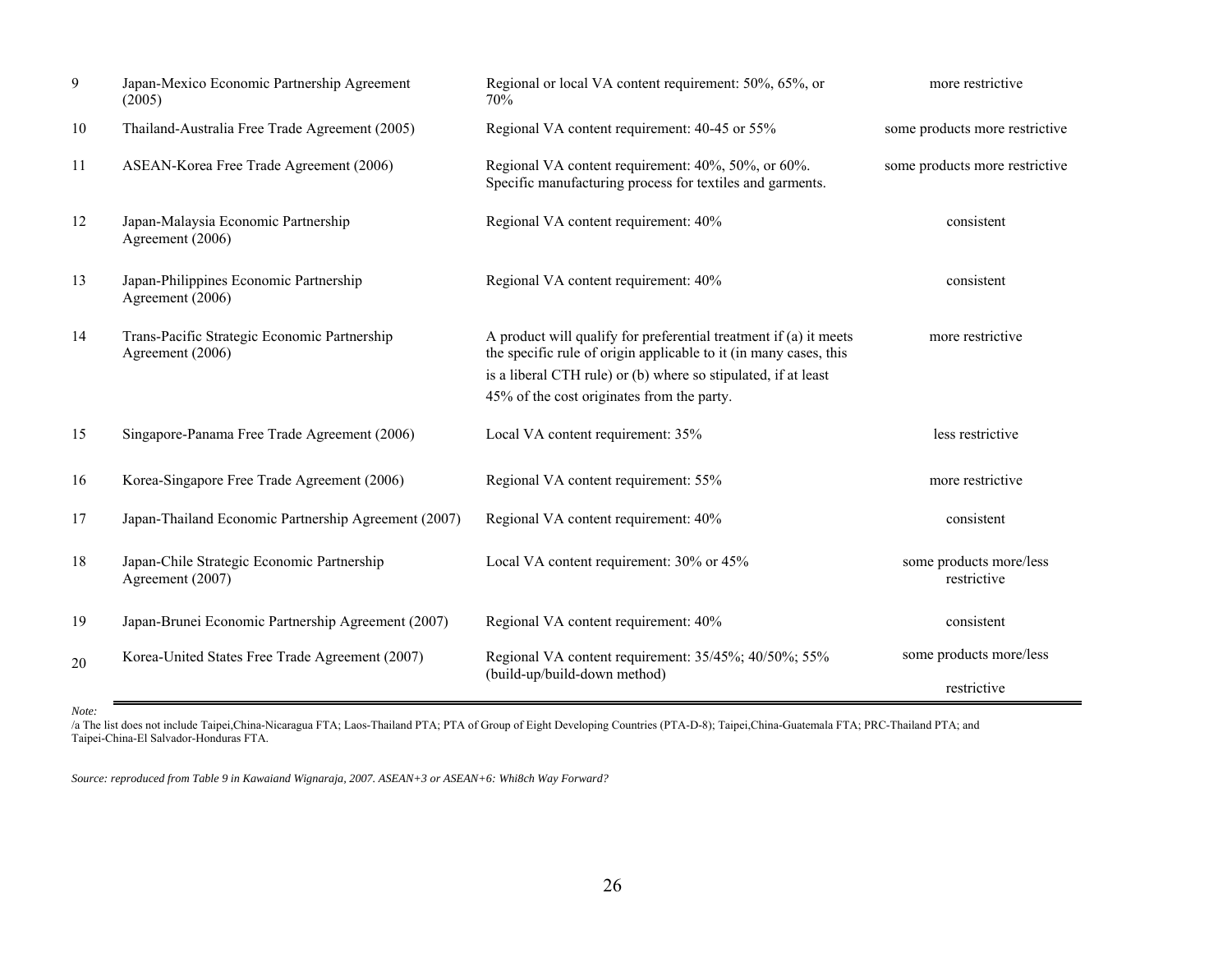|                |                             |                   | <b>JAPAN</b> |          | <b>KOREA</b> | <b>PRC</b>    | <b>ASEAN</b> |          |                        | <b>SINGAPORE</b> |                      | <b>THAILAND</b>   |
|----------------|-----------------------------|-------------------|--------------|----------|--------------|---------------|--------------|----------|------------------------|------------------|----------------------|-------------------|
|                | <b>FTA</b>                  | Japan-            | Japan-       | Japan-   | Korea-       | PRC-Pakistan  | <b>AFTA</b>  | ASEAN-   | ASEAN-                 | Singapore-       | Singapore-           | Thailand-         |
|                |                             | Malaysia          | Singapore    | Thailand | Singapore    |               |              | PRC      | Korea                  | Australia        | <b>United States</b> | Australia         |
|                |                             | (2006)            | (2002)       | (2007)   | FTA (2006)   | FTA (2006)    | (1993)       | (2005)   | (2006)                 | (2003)           | (2004)               | (2005)            |
| <b>HS Code</b> | <b>Product Description</b>  |                   |              |          |              |               |              |          |                        |                  |                      |                   |
| 87.01          | Tractors (other than        | CTH <sub>(6</sub> | CTH; last    | CTH or   | CTH plus     | RVC of        | RVC of       | RVC of   | RVC of                 | VC of not        | CTH plus             | CTH plus          |
|                | works, warehouse            | digit) or         | substantial  | RVC of   | RVC of       | not less      | not less     | not less | not less               | less than        | RVC of               | RVC of 40%        |
|                | equipment)                  | RVC of            | manufacture* | 40%      | 55%          | than $40\%$ * | than         | than     | than $40%$             | 50%*             | at least             |                   |
|                |                             | 40%               |              |          |              |               | $40\% *$     | $40\%*$  | or a CTH               |                  | 30%                  |                   |
|                |                             |                   |              |          |              |               |              |          | $(4 \text{ digits})^*$ |                  | (build up)           |                   |
| 87.03          | Motor vehicles for          | CTH or            | CTH; last    | CTH or   | CTH plus     | RVC of        | RVC of       | RVC of   | RVC of                 | Last process     | CTH plus             | CTH plus          |
|                | transport of persons        | RVC of            | substantial  | RVC of   | RVC of       | not less      | not less     | not less | 45%                    | of               | RVC of               | RVC of 40%        |
|                | (except buses)              | 60%               | manufacture* | 40%      | 55%          | than $40\%$ * | than         | than     |                        | manufacture      | at least             |                   |
|                |                             |                   |              |          |              |               | 40%*         | $40\%*$  |                        | within           | 30%                  |                   |
|                |                             |                   |              |          |              |               |              |          |                        | territory of     | (build up)           |                   |
|                |                             |                   |              |          |              |               |              |          |                        | the party        |                      |                   |
| 87.04          | Motor vehicles for the      | CTH or            | CTH; last    | CTH or   | CTH plus     | RVC of        | RVC of       | RVC of   | RVC of                 | VC of not        | CTH plus             | CTH plus          |
|                | transport of goods          | RVC of            | substantial  | RVC of   | RVC of       | not less      | not less     | not less | 45%                    | less than        | RVC of               | RVC of 40%        |
|                |                             | 50%               | manufacture* | 40%      | 55%          | than $40\%*$  | than         | than     |                        | 50%*             | at least             |                   |
|                |                             |                   |              |          |              |               | $40\%*$      | $40\%*$  |                        |                  | 30%                  |                   |
|                |                             |                   |              |          |              |               |              |          |                        |                  | (build up)           |                   |
| 87.08          | Parts and accessories for   |                   | CTH; last    | CTH or   | CTH plus     | RVC of        | RVC of       | RVC of   | RVC of                 | Last process     | CTH <sub>(6</sub>    | CTH <sub>(6</sub> |
|                | motor vehicles              |                   | substantial  | RVC of   | RVC of       | not less      | not less     | not less | 45%                    | of               | digit) or            | digit) plus       |
|                |                             |                   | manufacture* | 40%      | 50%/55%      | than $40\%$ * | than         | than     |                        | manufacture      | CTH plus             | RVC of 40%        |
|                |                             |                   |              |          |              |               | 40%*         | 40%*     |                        | within           | RVC of               |                   |
|                |                             |                   |              |          |              |               |              |          |                        | territory of     | at least             |                   |
|                |                             |                   |              |          |              |               |              |          |                        | the party        | $30\%$ (build up)    |                   |
| 87.11          | Motorcycles, bicycles, etc. | CTH or            | CTH; last    | CTH or   | CTH plus     | RVC of        | RVC of       | RVC of   | RVC of                 | VC of not        | CTH (4               | CTH <sub>(6</sub> |
|                | with auxiliary motor        | RVC of            | substantial  | RVC of   | RVC of       | not less      | not less     | not less | not less               | less than        | digit) or            | digit) and/or     |
|                |                             | 60%               | manufacture* | 40%      | 55%          | than $40\%$ * | than         | than     | than $40%$             | 50%*             | CTH plus             | RVC of 40%        |
|                |                             |                   |              |          |              |               | 40%*         | 40%*     | or a CTH               |                  | RVC of               |                   |
|                |                             |                   |              |          |              |               |              |          | $(4 \text{ digits})^*$ |                  | at least 30%         |                   |
|                |                             |                   |              |          |              |               |              |          |                        |                  | (build up)           |                   |
| 87.14          | Parts and accessories of    | CTH or            | CTH; last    | CTH or   | CTC (4       | RVC of        | RVC of       | RVC of   | RVC of                 | VC of not        | CTH <sub>(6</sub>    | CTH (6            |
|                | bicycles, motorcycles, etc. | RVC of            | substantial  | RVC of   | digit)       | not less      | not less     | not less | not less               | less than 50%*   | digit) or CTH        | digit)            |
|                |                             |                   |              |          |              |               |              | than     | than $40%$             |                  | plus                 |                   |
|                |                             | 40%               | manufacture* | 40%      |              | than $40\%$ * | than         | $40\%$ * | or a CTH               |                  | RVC of               |                   |
|                |                             |                   |              |          |              |               | 40%*         |          | $(4 \text{ digits})^*$ |                  | at least 30%         |                   |
|                |                             |                   |              |          |              |               |              |          |                        |                  | (build up)           |                   |
|                |                             |                   |              |          |              |               |              |          |                        |                  |                      |                   |

#### **Table 3. Rules of Origin for Major Auto and Auto Parts Products in Selected East Asian FTAs**

*Notes*: The general rules of origin of the FTA are adopted when there is no Specific Product (SP) rule provided. CTH=Change of Tariff Headings; RVC=Regional Value Content; VC= Value Content.

 *Source: lifted from Table 10 in Kawaiand Wignaraja, 2007. ASEAN+3 or ASEAN+6: Whi8ch Way Forward?*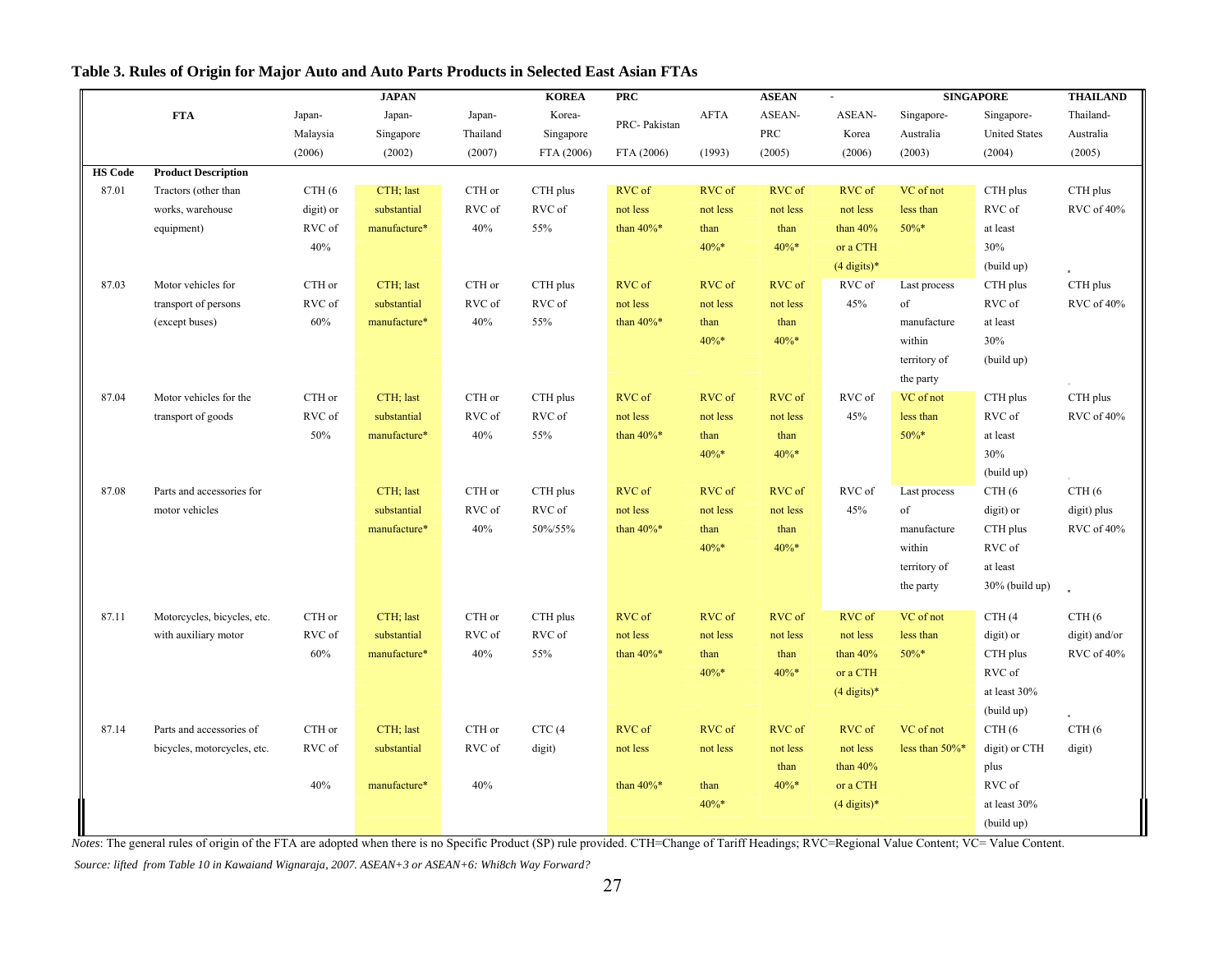#### **5. CONCLUSIONS AND RECOMMENDATIONS**

Complex ROOs are associated with increased administration costs to governments and transactions costs to business firms. Moreover, multiple ROOs in overlapping FTAs are particularly burdensome, giving rise to the "noodle bowl" effect. The textile and garment sector is particularly affected by stringent and restrictive ROOs.

Estimates of ROO costs vary. Herin (1986) estimated the cost to be around 3 percent of the value of goods traded for EFTA countries. Manchin (2006) estimated a range between 4-4.5 percent and Cadot et al. (2005) between 6-8 percent for other EU schemes. For NAFTA, Carrère and de Melo (2004) estimated the cost of ROO to be around 6 percent of the value of goods traded. Manchin and Pelkmans-Balaoing, using a gravity model, finds that in ASEAN, for the preferential trade to positively influence trade flows, the margin of preference should be higher than 25 percent, suggesting an equivalent cost of ROO administration and compliance in ASEAN, much higher than estimates for EU and NAFTA.

JETRO surveys in ASEAN countries note the considerable amount of time and paperwork involved in obtaining Form D (the official form to prove origin in AFTA). Compliance with ROO involves numerous documentation requirements (including invoices and other evidence for each input used in the final product). These problems are magnified for small firms. In addition, ASEAN requires that Form D should be issued by designated government departments, unlike many other FTAs where private sector associations are allowed to issue certificates of origin. The 2006 JETRO Survey of Japanese Firm's International Operations shows that around 30 percent of 97 Japanese MNCs surveyed using or planning to use FTA preferences in East Asia view the existence of different rules of origin as complicating their trade businesses and leading to increased costs—either through having to deal with complicated procedures to prove country of origin or even having to change to productions processes. Another 33 percent expected to see increased costs in the future. Furthermore, 64 percent of firms thought that rules of origin should be harmonized, with the largest number (24.7 percent)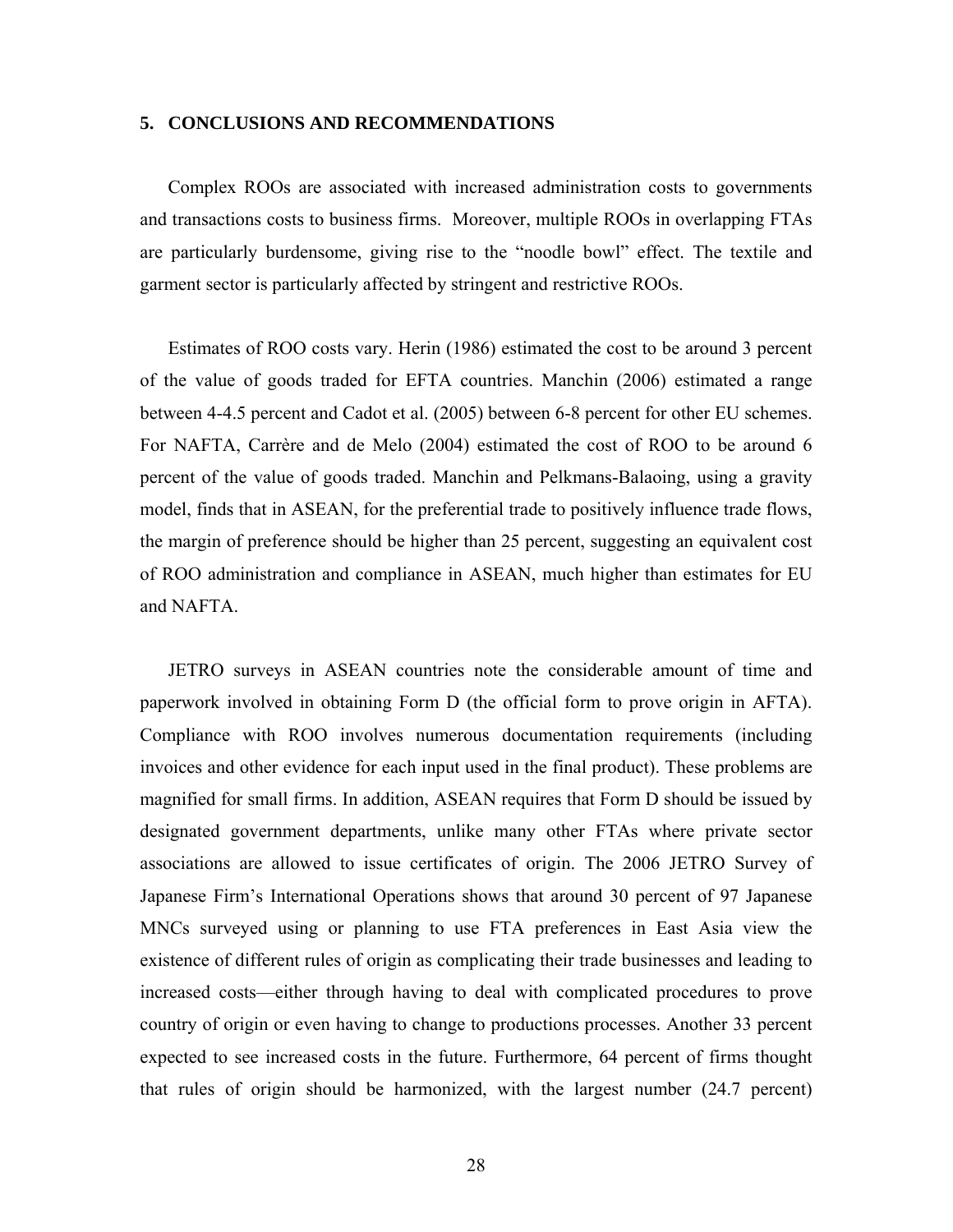preferring to be able to choose either the value added (VA) rule or the change in tariff classification (CTC) as the common rule. Thus, it seems that multiple ROOs are beginning to manifest themselves as a problem in East Asia (Kawai and Wignaraja, 2007).

How then is the vision of an East Asian community to be achieved? What ROO regime would be an enabling factor that would facilitate trade among members and augment intra-regional trade and investments flows? The answer depends primarily on whether the ROO regime would lead to the reduction of the cost of doing business across the region and promote seamless trade and production. In this regard, the discussion above suggests some key features of such a regime.

• *Simplicity and Efficacy* 

There is a consensus that the movement should be towards more simple and unrestrictive ROO. Simpler ROO will help promote regional trade and international competitiveness of member states. Simple rules will reduce compliance costs and administration itself of trade and customs procedures. To minimize the potential for unproductive rent-seeking and corruption, a simple and transparent ROO is important (ADB 2002).

In general and in theory, this means using a single, least restrictive rule. But in practice using an either/or approach might be more practical.

In this regard, the use of CTC as an alternative (either/or) method to the VA rule would help. The CTC method is easy for Customs authorities to implement. At the same time, SMEs might also find it easier to comply with, simply needing to show import and export invoices with different classification code. The question is determining the level of disaggregation the member countries would deem to satisfy "substantial" transformation, which would vary across commodities. Here, protectionist tendencies would surface and agreements (especially between developed and developing countries)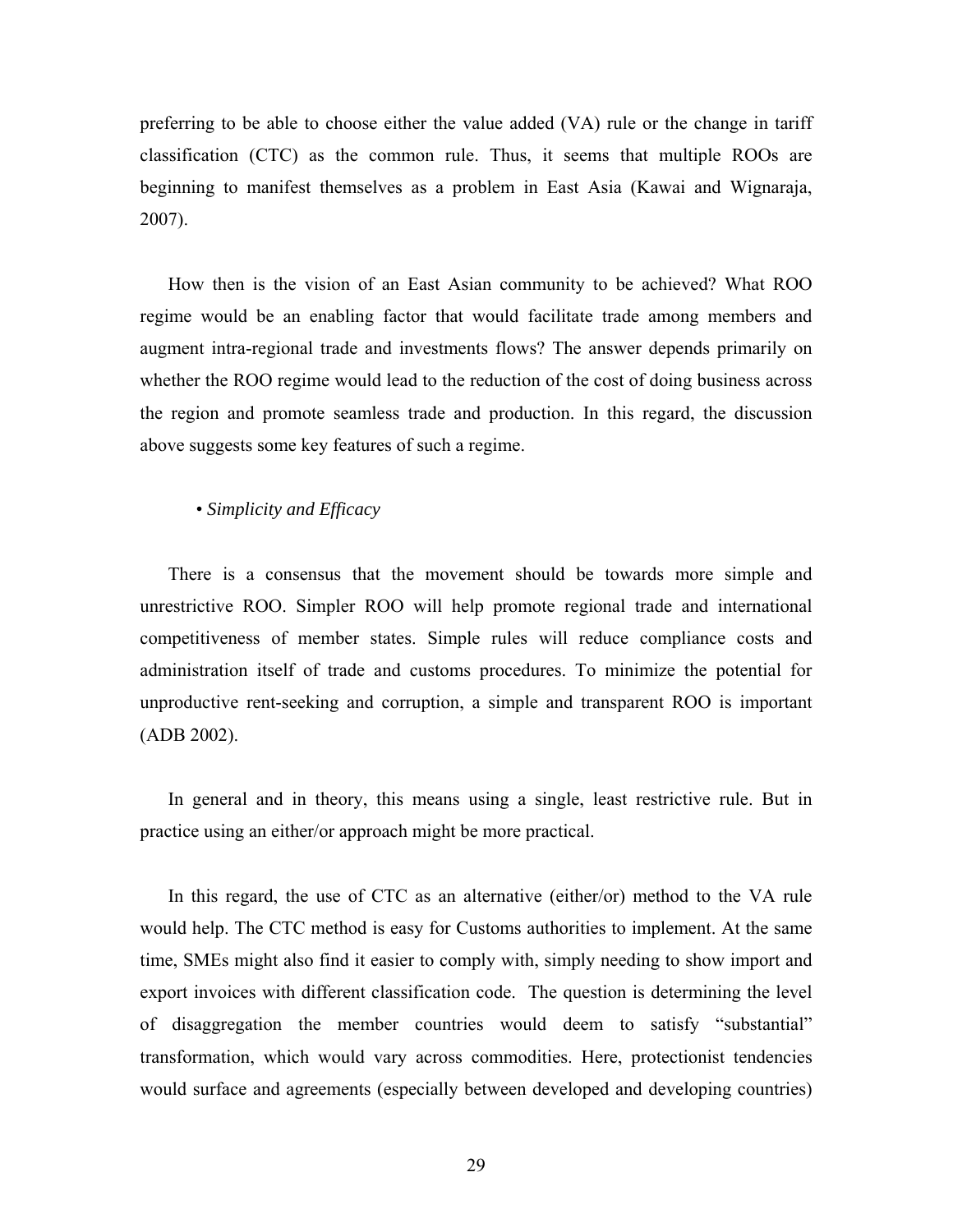might be difficult. Nonetheless, the general rule should lean towards less restrictiveness. This implies using a common rule across products, possibly at a 4 to 6-digit level, and if any, with very limited product-specific exemptions.

The reforms in ASEAN ROOs appear to be heading toward this direction. It has started to introduce CTC as a substitute criterion. Earlier the product coverage is limited to: iron & steel products in HS Chapter 72, textiles and textiles products, wheat flour, aluminum and wood-based products. An increasing number of products are now being covered to apply CTC as alternative criteria to the VA rule for products in additional nine priority sectors, namely: (i) agro-based products; (ii) automotives; (iii) e-ASEAN; (iv) electronics; (v) fisheries; (vi) healthcare; (vii) rubber-based products; (viii) textiles and apparels; and (ix) wood-based products.

Japan's latest bilateral agreements with ASEAN countries have similar elementspredominantly CTC, with alternative use of VA for most. The problem would be the different levels of disaggregation used and it is doubtful how liberalizing the regime could be. In any case, it appears that Japan's plan is to more easily consolidate the ROO into a Japan-ASEAN ROO.

Another suggestion being considered in various FTAs is the use of self-certification. It is not without its own problem, as previously mentioned, but this would simplify and lighten the administrative burden considerably.

Finally, *de minimis* rules (which allow for a specified maximum percentage of nonoriginating materials to be used without affecting origin) can greatly simplify ROO. It could be set well within a level for the intent and purposes of "substantial transformation" but a higher cut-off would represent a more liberal approach to ROO.

While the use of *de minimis principle* appears to become a common feature in newer partnership agreements, upon closer examination, application is usually on a product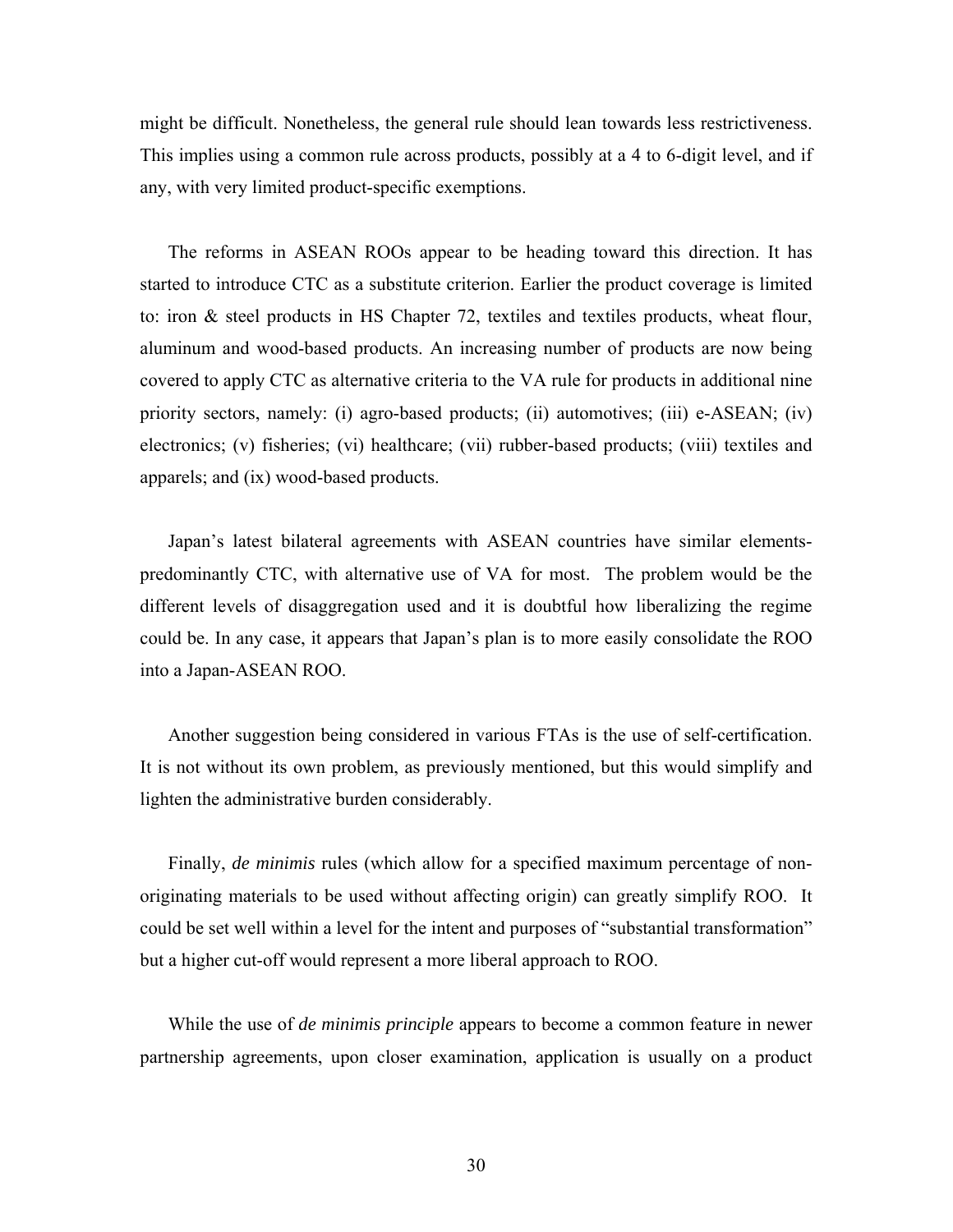specific (PSR) basis. A wider application of *de minimis* rule using generous ceiling would be a major step to simplifying ROO and lowering the cost of compliance.

#### • *Flexibility*

Internationalization of production and accompanying technological changes would require periodic revision of the ROO, especially in product groups where technologies and production processes change fast. ROO should be flexible enough to accommodate these changes. Nonetheless, product specific rules should be avoided. Otherwise, there would be a tendency of "privatization" of trade policy brought about by the need for periodic revision. There should at least be some well-defined procedures or guiding principles for introduction of amendments in the harmonized ROO. Again, in practice, an either/or approach might be useful.

### • *Accumulation Rule*

One important consideration is the adoption of a full cumulation type ROO. Full cumulation is an important factor allowing for the development of regional production networks. This provides for deeper integration and allows for more advanced countries to outsource labor-intensive production stages to low-wage partners. Coupled with simple ROO, this full cumulation will make it easier for regionally-based firms to exploit the economies of scale (Brenton 2003).

ROO provision for cumulation (referred to as well as accumulation) would be a crucial feature to include in a regional trading agreement. It would address problems of protectionist tendency in the ROO and investment (and trade) diversion effects, at least within the wider grouping of member countries. An issue is how to deal with nonmember countries. To what extent should cumulation be allowed so as not to frustrate the preferential status of the FTA partners? Should this follow the traditional Pan-European system or the more aggressive US-Singapore ISI? What combination of policies or rules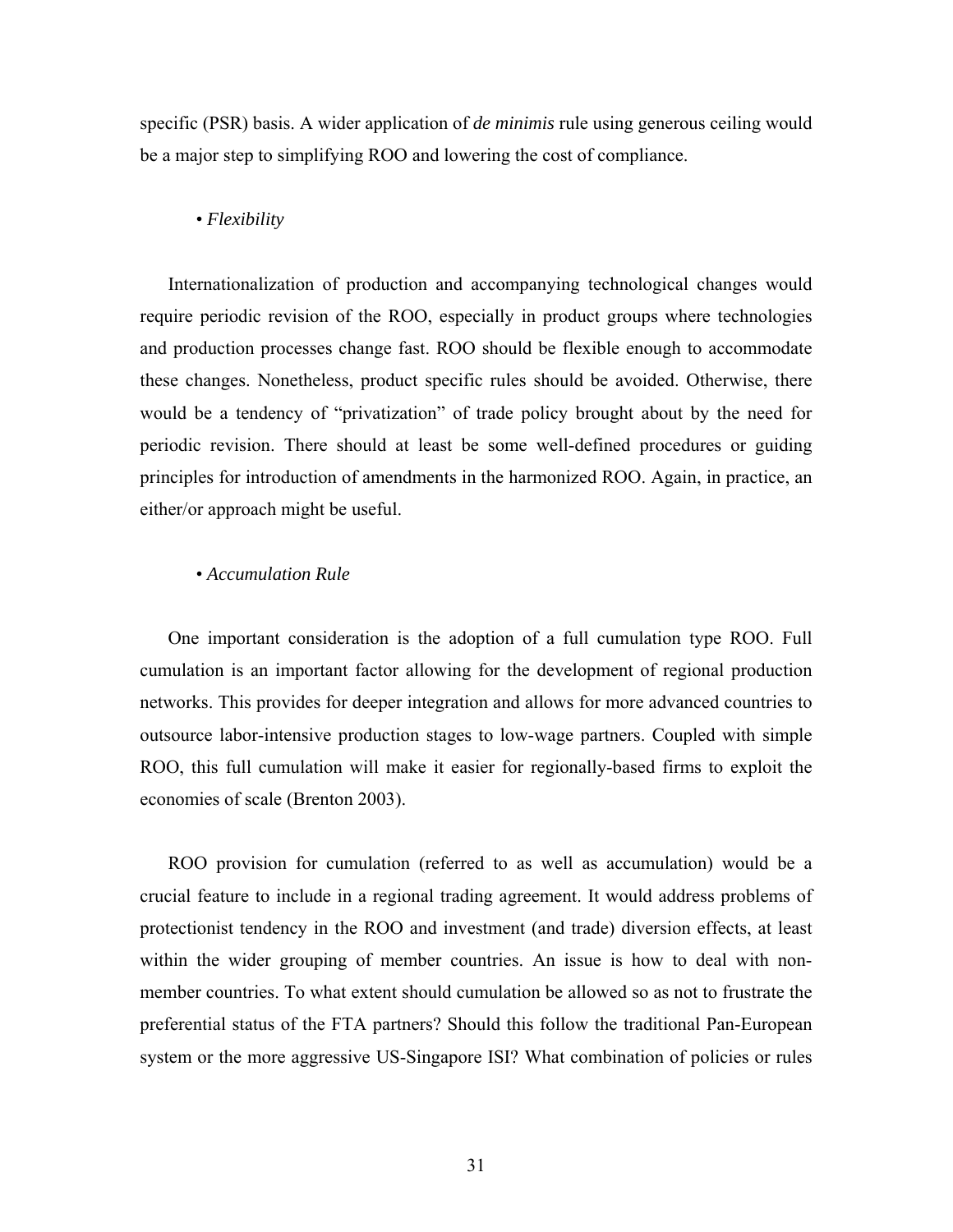is acceptable? The easy answer is to include a guiding principle, for example, a development dimension in these rules involving simple interpretation.

Aside from accumulation, roll-up or absorption principle which allows materials that have acquired origin by meeting specific processing requirements to be considered an originating good when used as input in a subsequent transformation could also be recommended for a more liberal ROO approach.

For its part, ASEAN is developing a "partial" cumulation approach. The practice in ASEAN is to count "components as part of ASEAN content which themselves have ASEAN content of 40 percent or more." Upon recommendation during the September 2004 AFTA Council Meeting, the percentage content requirement was reduced to 20 percent of ASEAN content.

This move is envisioned to help most developing ASEAN member countries, whose sources of inputs, given the GPN (global production network) structure, would come from outside the region. Some estimates show that in most ASEAN countries, for major manufactured exports (e. g. textile, garments and electronics) total ASEAN content is less than 20 percent (Manchin and Pelkmanns-Balaoing, 2007).

#### • *Harmonization of Customs Procedure*

Customs clearance is still a problem in most of the less developed countries of East Asia. A complex ROOs accompanying a free trade agreement can further complicate rather than facilitate trade in the region. Along with harmonization of ROO standards, there is even greater need for the streamlining of customs procedures and simplification of customs clearances including the introduction of paperless trading in many FTAs. The objective is to minimize documentation costs. Harmonization of customs procedures in general would be a big step in this direction. This is consistent with the principles of predictability, transparency and consistency required in the ROO.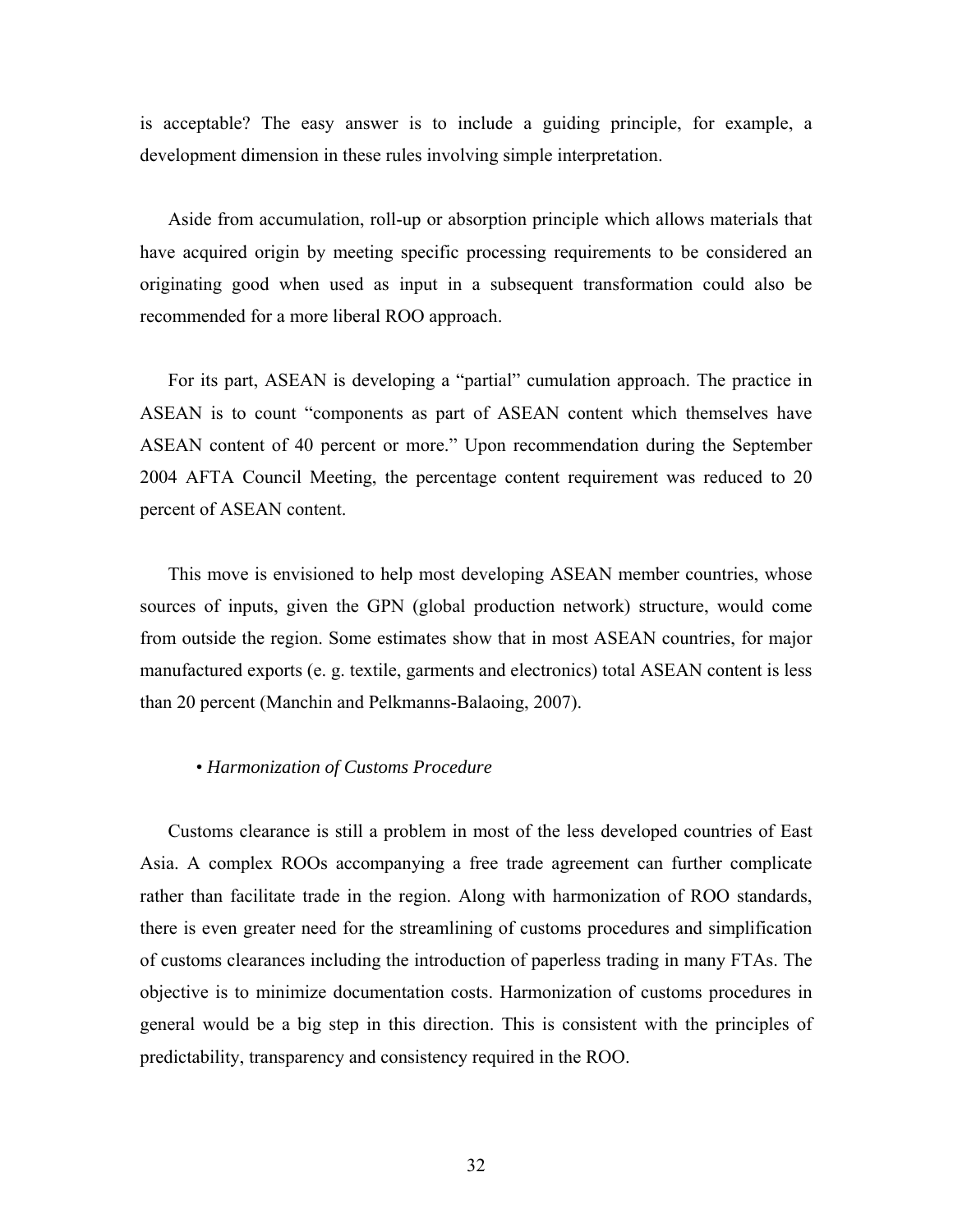#### • *Developing country Dimension*

Establishing an international regime of ROO is one thing. Ensuring that it does not pose disadvantages to developing countries is another. There is a need to add this dimension to the ROO regime. Arguments against free trade, competition policy and the like are a result of lack of safeguards for those who are not prepared to participate and more so compete.

Developing countries need to be able to latch on to the GPN. This means gearing the ROO regime towards the preparation, development, and internationalization of SMEs. The ideal ROO therefore should have a developing country dimension. What would this entail? Needless to say, capacity building is crucial, for exporters, importers and administrators in developing countries, if the region is to achieve the best practice in the rules of origin. Developments in the EC for development-friendly ROO includes a single value-added method, use of statement of origin by registered exporters, and training and technical assistance to improve evaluation, information flows and monitoring of compliance. Another key element is allowing alternative means of proving origin more suited to the development stage of the developing country member.

A logical concession to developing member countries is to lower the VA criteria for its exporters. Findings for the EU shows that a decline in the value-added requirement would tend to increase utilization rates. This could be a most useful incentive for CMLV countries. 13

 $\overline{a}$ 

<sup>&</sup>lt;sup>13</sup> The value-added requirement should be based on whether the potential gains in terms of greater regional trade significantly outweigh the risks of trade deflection. Kirk (2007) suggests 30% value-added requirement would be sufficient to prevent significant trade deflection.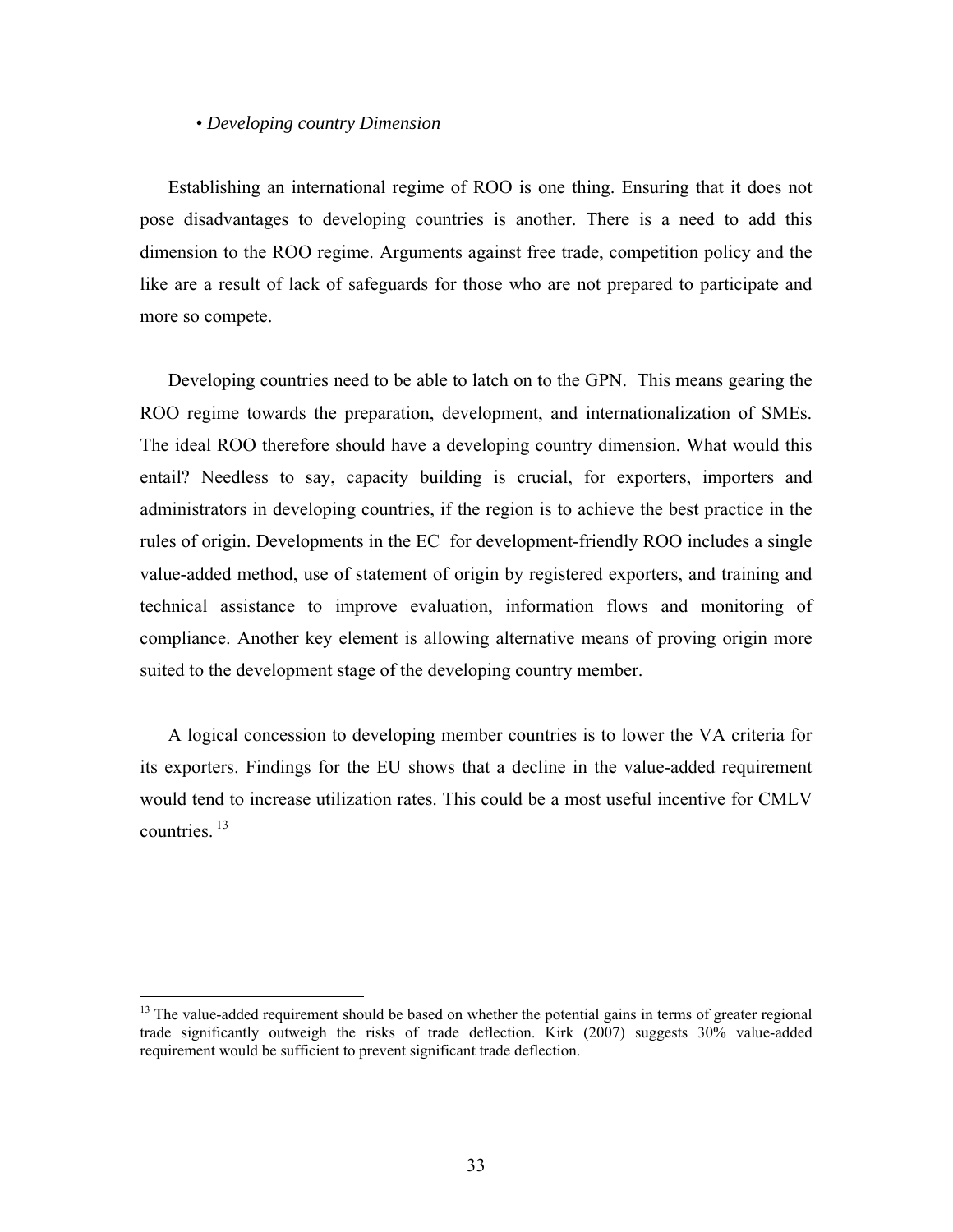In sum,

- o Consolidation of the multiple membership agreements in the region around more liberal ROO should be the general guideline to achieve the vision of an East Asian community.
- o The ASEAN ROO is considered relatively simple and liberal. The generality in application is also a plus factor. In addition, reforms being sought lean towards more liberal rules by attempts toward "expanding/easing standards." However, a lot remains to be done to improve the system.
- o The existing FTAs in East Asia (again, limited to ASEAN-10 plus China, Japan and Korea) are more or less consistent with AFTA ROO, specifically with the use of 40 percent RVA.
- o In general, there is a trend towards progressively more liberal ROO regime in East Asia.
- o As such, especially with continuous effort to clarify and improve issues of implementation, the AFTA ROO would provide a good starting point for EAFTA.
- o Necessarily, there should be a coordinated and cooperative action among member countries.
- o Rules toward adopting full cumulation, and roll-up (absorption) process should be developed. *De minimis* provisions should be applied more extensively. These would be significant impetus for deeper regional integration.
- o Sensitivity applying restrictive ROOs targeted at sensitive products is not an effective mechanism for protecting domestic industry and should be limited.
- o Special and Differential Treatment: ROO be devised by taking into account the different levels of development of countries in the East Asia region, e.g., using lower value added content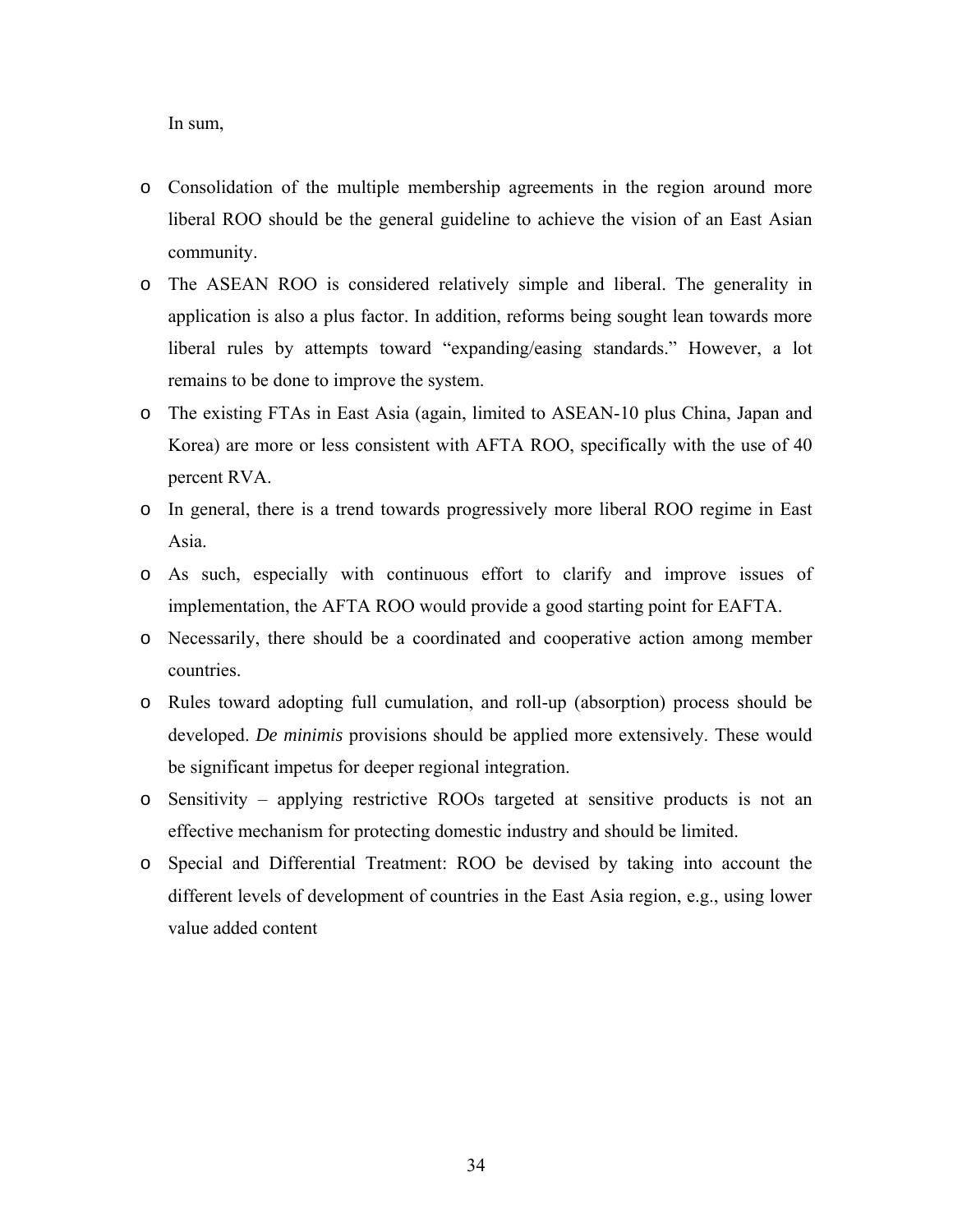#### **REFERENCES**

- ADB (2002). *Preferential Trade Agreements in the Asia and the Pacific*. Asian Development Outlook.
- Anson, J. et al. (2004). "Rules of Origin in North-South Preferential Trading Arrangements with an Application to NAFTA", January 25.
- Baldwin, R. (2006). "Managing the Noodle Bowl: The Fragility of East Asian Regionalism," *Discussion Paper Series,* No. 5561. Center for Economic Policy Research, UK.
- Brenton, P. (2003). "Notes on Rules of Origin with Implications for Regional Integration in South East Asia," The World Bank.
- Cadot, O., Carrere, C., De Melo, J. and B. Tumurchudur (2005). "Product Specific Rules of Origin in EU and US Preferential Trading Agreements: An Assessment," *Discussion Paper Series*, No. 4998, Center for Economic Policy Research, UK.
- Cadot, O. et al. (2002). "Assessing the Effect of NAFTA's Rules of origin," June.
- Carrière, C. and J. de Melo (2004). "Are Different Rules of Origin Equally Costly? Estimates from NAFTA," *Discussion Paper Series*, No. 4437. Center for Economic Policy Research, UK.
- Coyle, J. (2004). "Rules of Origin as Instruments of Foreign Economic Policy: An Analysis of the Integrated Sourcing Initiative in the U.S.-Singapore Free Trade Agreement," *Yale Journal of International Law* Vol 24
- Estevadeordal, A. and K.Suominen (2003). "Rules of Origin in FTAs in Europe and in the Americas: Issues and Implications for the EU-Mercusor Interegional Association Agreement," *INTAL Working Paper No*. 16.
- Haddad, M. (2007). "Overview: Rules of Origin in East Asia: How Are They Working in Practice?" in *Trade Issues in East Asia: Preferential Rules of Origin*, Policy Research Report. East Asia and Pacific Region, Poverty Reduction and Economic Management. The World Bank.
- Harilal, K.N. and P.L. Beena (2003). "The WTO Agreement on Rules of Origin: Implications for South Asia," *CDS Working Paper*, No. 353, December.
- Herin, J. (1986). "Rules of Origin and Differences Between Tariff Levels in EFTA and in the EC," EFTA Secretariat, Geneva.
- Japan External Trade Organization (JETRO). (2007). *FY2006 Survey of Japanese Firms' International Operations*, Tokyo.